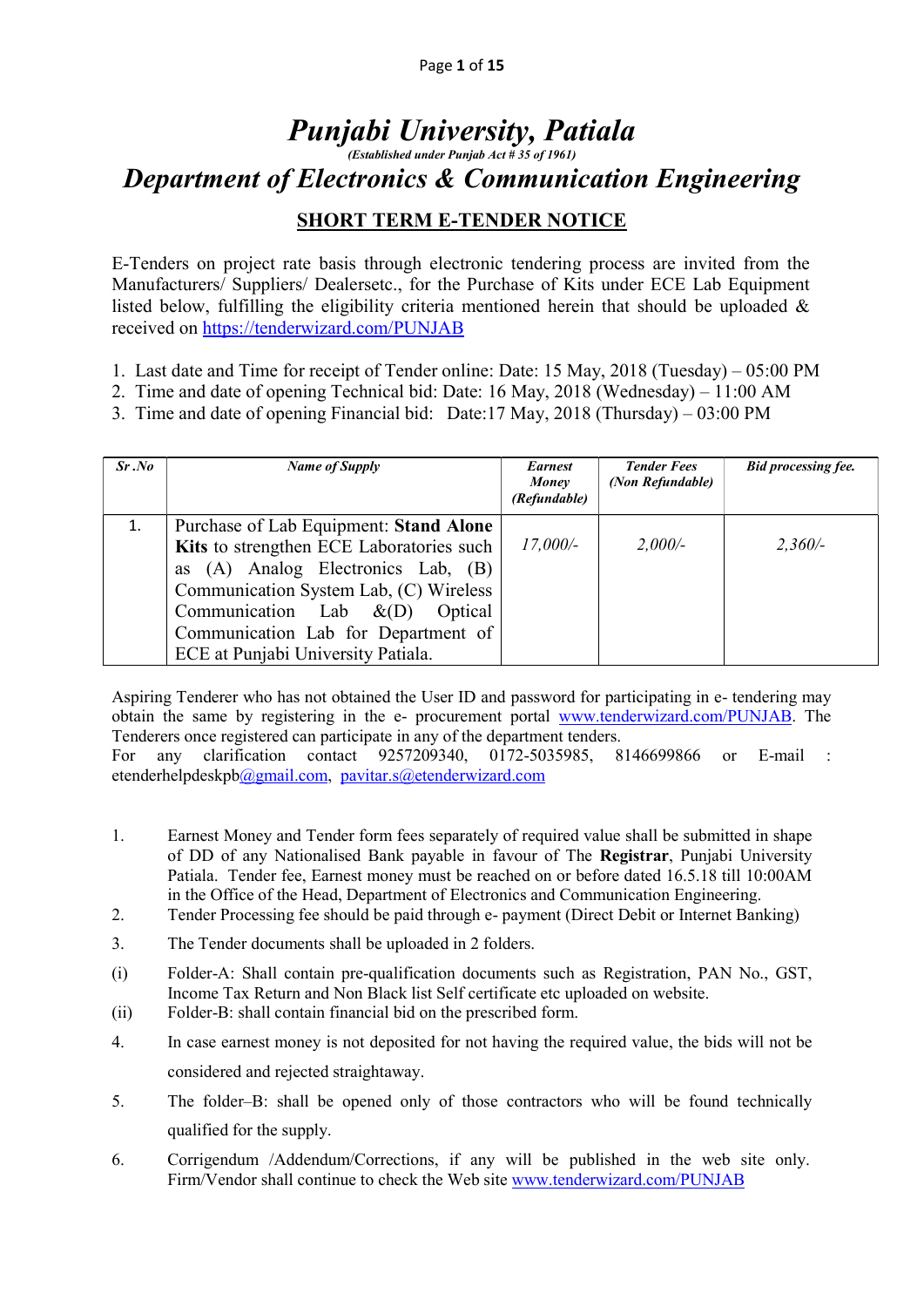#### PRE-QUALIFICATION REQUIREMENTS: -

- 1. Manufacturers/Suppliers/ AuthorizedDealers for Supply of Equipment categorized in the Project A and Project B can only participate.
- 2. The Supplier/Firm shall submit a copy of PAN No., GST No. etc.
- 3. The Supplier/firms shall submit copies of income tax return for the last 2 years.

4. The Supplier/firms shall also submit Self certification that they have not been debarred/ blacklisted by any Govt./ Semi Govt. Organization or any Corporation at any stage.

## Purchase of Laboratory Equipment [Department of Electronics & Communication Engineering]

| <b>A (Analog Electronics Lab)</b> |                                                                                                                |  |
|-----------------------------------|----------------------------------------------------------------------------------------------------------------|--|
| <b>Item</b>                       | <b>Specifications</b>                                                                                          |  |
| No.                               |                                                                                                                |  |
| 1.                                | <b>Analog Circuit/ Breadboard Development Platform</b>                                                         |  |
|                                   |                                                                                                                |  |
|                                   | Training Platform should have:                                                                                 |  |
|                                   | $\triangleright$ Functional blocks indicated on board mimic                                                    |  |
|                                   | $\triangleright$ On board DC and AC Power Supplies & Function Generator                                        |  |
|                                   | $\triangleright$ On board Continuity Tester , Toggle switches and Potentiometers                               |  |
|                                   | > Digital Display for Voltage/Current/Frequency measurement                                                    |  |
|                                   | > PC Interface, Solderless breadboard                                                                          |  |
|                                   | $\triangleright$ Technical Specifications:                                                                     |  |
|                                   | Size of Breadboard : 172.5 mm x 128.5 mm ; Tie Points : 1685 nos (solderless)                                  |  |
|                                   | $\triangleright$ On Board DC Power Supplies: +5V, 1A (fixed); +12V, 500 mA (fixed); -12V,<br>500 mA (fixed);   |  |
|                                   |                                                                                                                |  |
|                                   | $\geq 0$ to +12V, 500 mA (variable);0 to -12V, 500 mA (variable)<br>$\triangleright$ AC Supply : 9-0-9V, 500mA |  |
|                                   | > Function Generator: Sine, Square, and Triangular functions                                                   |  |
|                                   | $\triangleright$ Frequency range: 1Hz to 100KHz In 5steps (variable in between the steps)                      |  |
|                                   | > Voltage/Current/Frequency Measurement :                                                                      |  |
|                                   | $\triangleright$ Voltage range: +12V to -12V (DC); Current range: 0 to 500 mA (DC)                             |  |
|                                   | $\triangleright$ Frequency range: DC to 100KHz (all with respect to ground)                                    |  |
|                                   | $\triangleright$ PC Interface : Acquisition from two analog input channels (max. input 1V)                     |  |
|                                   | $\triangleright$ Continuity Tester : For testing the continuity (provided with beeper sound)                   |  |
|                                   | • Mains Supply: 110-220V $\pm 10\%$ , 50 Hz                                                                    |  |
|                                   | $\triangleright$ Included Accessories : Breadboards (solderless) : 2 nos ; Connecting wires : 20               |  |
|                                   | nos                                                                                                            |  |
|                                   | $\geq 2$ mm to 1 mm patch cords: 8 nos ; 2mm to 2mm patch cords : 8 nos                                        |  |
|                                   | > Mains cord : 1 no; Interface cable (microphone pin) : 1 no; Software : 1 no                                  |  |
|                                   | $\triangleright$ Casing : Trainer should be encased in a plastic moulded box with a cover to                   |  |
|                                   | protect it from dust etc.                                                                                      |  |
|                                   | $\triangleright$ No components on the top of the Trainer only block diagram to be provided.                    |  |
|                                   | $\triangleright$ Warranty: 3 Years & Above                                                                     |  |
|                                   |                                                                                                                |  |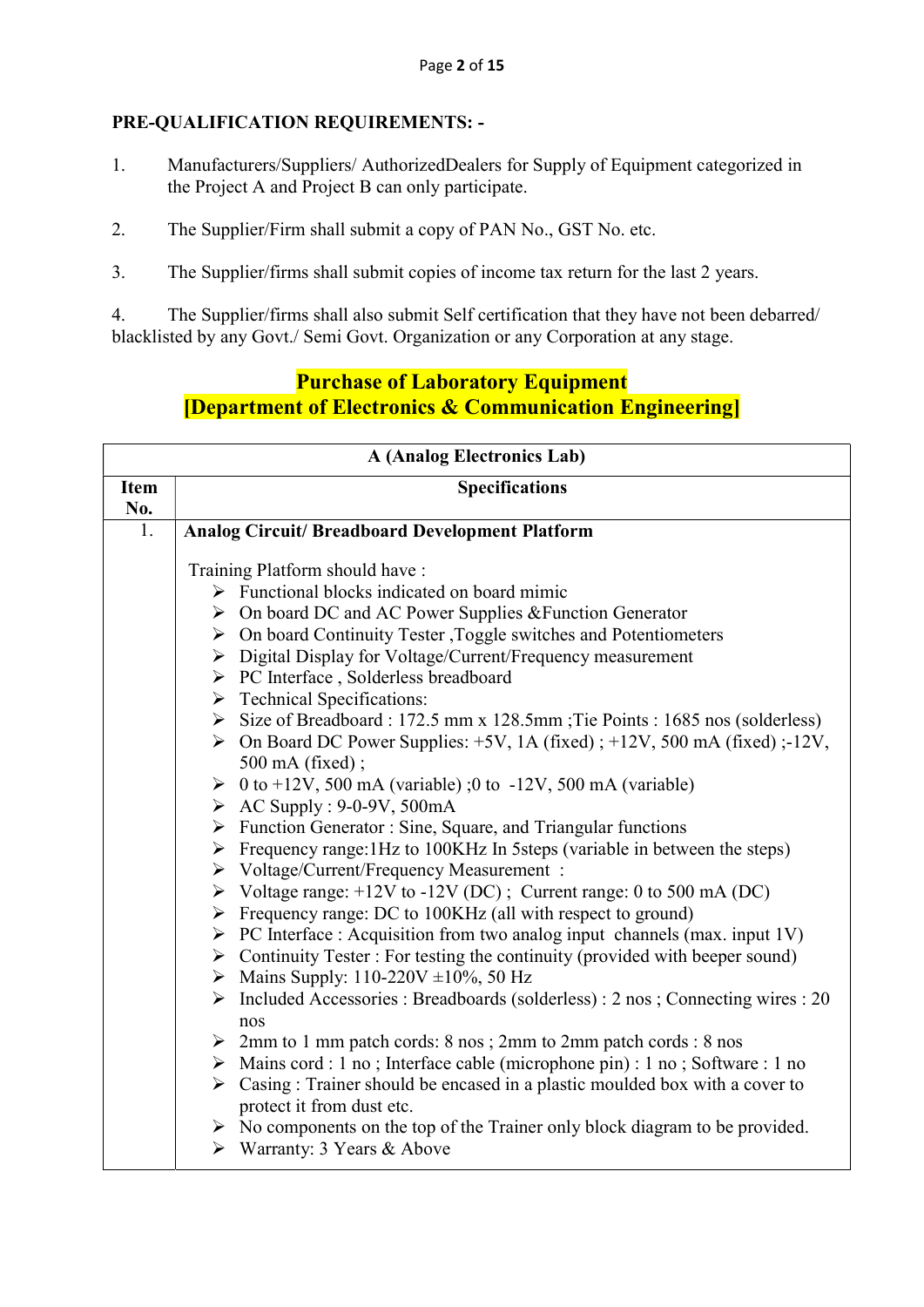| <b>B</b> (Communication Systems Lab) |                                                                                                                           |  |
|--------------------------------------|---------------------------------------------------------------------------------------------------------------------------|--|
| 2.<br><b>DPCM Modulation Kit</b>     |                                                                                                                           |  |
|                                      | (PCM/DPCM/CVSD Modulation & Demodulation)                                                                                 |  |
|                                      | Training Platform should have:                                                                                            |  |
|                                      | > VLSI based; Transmitter and Receiver on same board.                                                                     |  |
|                                      | $\triangleright$ Variable sampling rates with respective line speed.                                                      |  |
|                                      | > Clock generation from 8MHz crystal Oscillator.                                                                          |  |
|                                      | $\triangleright$ On-board DDS signal generators for five different signals.                                               |  |
|                                      | $\triangleright$ On board 2nd order Butterworth low pass filter with cut-off frequency of 5KHz.                           |  |
|                                      | $\triangleright$ On board Channel effect for Channel analysis.                                                            |  |
|                                      | <b>Specifications:</b>                                                                                                    |  |
|                                      | > Technology: VLSI                                                                                                        |  |
|                                      | $\triangleright$ Modulation Technique : Pulse Code Modulation and Demodulation.                                           |  |
|                                      | > Differential Pulse Code Modulation and Demodulation                                                                     |  |
|                                      | $\triangleright$ Continuously Variable Slope Delta Modulation and Demodulation                                            |  |
|                                      | $\triangleright$ Crystal Frequency: 8MHz                                                                                  |  |
|                                      | > Signal Generator: Sine, Square, Triangle, arbitrary signal etc.                                                         |  |
|                                      | > Input Signal Frequency: 500Hz,1KHz,1.5KHz,2KHz,3KHz                                                                     |  |
|                                      | > Sampling Frequency: 4KHz, 8KHz, 16KHz, 32KHz                                                                            |  |
|                                      | > Line Speed: 32KHz, 64KHz, 128KHz, 256KHz                                                                                |  |
|                                      | > Noise Gain: Variable ; Low Pass Filter: Cut-off frequency 5KHz; Test Points:                                            |  |
|                                      | $37$ nos.                                                                                                                 |  |
|                                      | $\triangleright$ Channel Effect :                                                                                         |  |
|                                      | $\triangleright$ Channel as a low-pass; Channel as a attenuator; Channel as a noise                                       |  |
|                                      | Power Supply : 110-220 V, $\pm 10\%$ , 50 Hz                                                                              |  |
|                                      | $\triangleright$ Casing : Trainer should be encased in a plastic moulded box with a cover to<br>protect it from dust etc. |  |
|                                      | $\triangleright$ No components on the top of the Trainer only block diagram to be provided.                               |  |
|                                      | $\triangleright$ Warranty: 3 Years & Above                                                                                |  |
|                                      |                                                                                                                           |  |
| 3.                                   | AM and FM Transmitter & Receiver Kit                                                                                      |  |
|                                      | (Amplitude Modulation (SSB/DSB) Transmitter & Receiver Training Platform & FM                                             |  |
|                                      | Modulation & demodulation Training Platform)                                                                              |  |
|                                      | <b>Transmitter: Training Platform Should Have</b>                                                                         |  |
|                                      | $\triangleright$ On board Functional blocks with self explanatory waveforms and technical                                 |  |
|                                      | details indicated .Oscillator controlled carrier frequency ;LED indication for                                            |  |
|                                      | signal flow and selection. At least 25 nos. test points for waveform observation                                          |  |
|                                      | $\triangleright$ At least 8 Switched faults for troubleshooting at different functional blocks                            |  |
|                                      | $\triangleright$ Telescopic antenna should be provided for transmission of AM signal                                      |  |
|                                      | $\triangleright$ On board audio jacks should be provided for Microphone and Earphone                                      |  |
|                                      | connection. On board Speaker provided for audio communication                                                             |  |
|                                      | $\triangleright$ No components should be mounted on the top of the Trainer (except tuneable                               |  |
|                                      | coils with protective covering on the top) only block diagram to be provided on                                           |  |
|                                      | the top.                                                                                                                  |  |
|                                      | Audio Oscillator : Adjustable Amplitude & Frequency (300 Hz - 3.4 KHz)                                                    |  |
|                                      | > Audio Output : Amplifier with speaker                                                                                   |  |
|                                      | $\triangleright$ Modulators : Balanced Modulator with Band pass Filter (1 MHz) - 2 nos.                                   |  |
|                                      | Balanced Modulator : 1 No. (455 KHz) ;Ceramic Band pass Filter : 1 No. (455<br>≻                                          |  |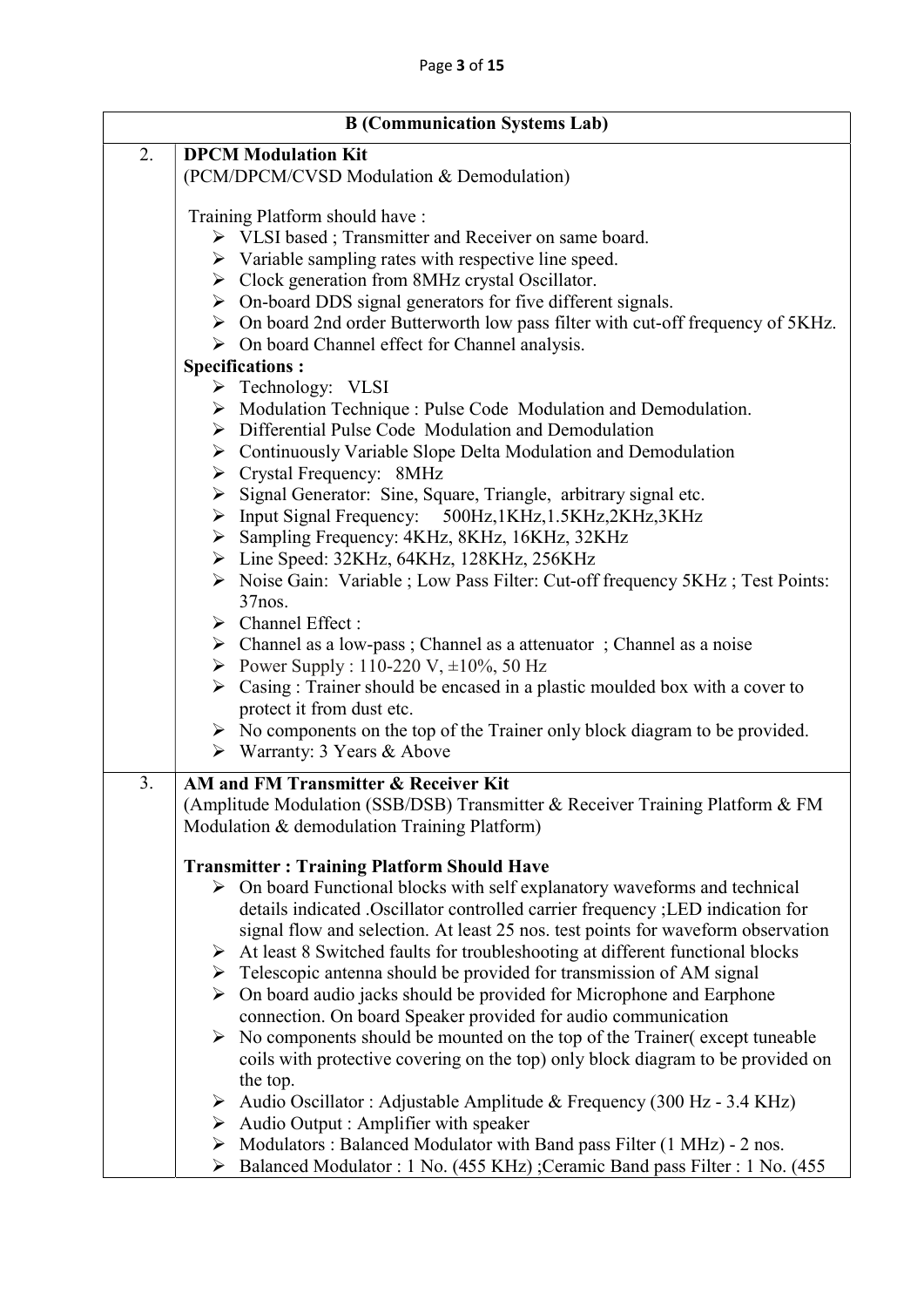| KHz)                                                                                                                     |
|--------------------------------------------------------------------------------------------------------------------------|
| > Carrier Frequency : 1 MHz (Oscillator controlled) ; Transmitter Amplifier                                              |
| Output: (Gain adjustable) DSB (1 MHz),                                                                                   |
| $\triangleright$ SSB (1.445 MHz) connected to Antenna/cable                                                              |
| $\triangleright$ Antenna: Telescopic with Radiation distance up to approx. 1 meters                                      |
| Switched Faults : 8 nos.; Test points: 27 nos                                                                            |
| <b>Receiver Training Platform Should Have</b>                                                                            |
| $\triangleright$ On board Functional blocks with self explanatory waveforms and technical                                |
| details indicated. On board Tuner provided for tuning the transmitting station                                           |
| $\triangleright$ LED indication for signal flow and selection ; At least 30 nos. test points for                         |
| waveform observation and analysis                                                                                        |
| $\triangleright$ 8 Switched faults for troubleshooting at different functional blocks                                    |
| $\triangleright$ Telescopic antenna for reception of AM signal                                                           |
| $\triangleright$ On board audio jack & Speaker provided for audio communication                                          |
| > Construction :Superhetrodyne Frequency Range :980 to 2060 KHz                                                          |
| > Intermediate Frequency : 455KHz ; Input Circuit: 1. RF amplifier 2. Mixer                                              |
| > Local oscillator 980 to 2060 KHz 4. Beat Freq. Oscillator 5. IF Amplifier 6. IF                                        |
| Amplifier 2                                                                                                              |
| $\triangleright$ Tuning: Variable capacitor (Ganged) Dial marking on board: Range 525 to 1600                            |
| <b>KHz</b>                                                                                                               |
| > Receiving Media: Telescopic Antenna/ Cable                                                                             |
| ▶ Detectors :1). Diode Detector (DSB) 2.) Product Detector (SSB)<br>Audio Output: Amplifier With Speaker/Headphone       |
| Switch able Automatic Gain Control, Switched Faults: 8 Nos.; Test points: 30                                             |
| nos                                                                                                                      |
| FM Modulation & demodulation Training Platform                                                                           |
| Training Platform Should Have:                                                                                           |
| $\triangleright$ on board Functional blocks with self-explanatory waveforms and technical                                |
| details                                                                                                                  |
| $\triangleright$ On board Audio Oscillator, Frequency modulators/demodulators,                                           |
| Mixer/Amplifier, Amplitude limiter & Filter.                                                                             |
| $\triangleright$ Effect of noise on the detection of FM signal may be investigated                                       |
| $\triangleright$ LED indication for signal flow and selection                                                            |
| $\geq 40$ nos. Test points for waveform observation and analysis                                                         |
| $\geq$ 12 Switched faults for troubleshooting at different functional blocks                                             |
| No components should be mounted on the top of the Trainer (except tuneable                                               |
| coils with protective covering on the top) only block diagram to be provided on                                          |
| the top.                                                                                                                 |
| Audio Oscillator: Sine wave (10Vpp adjustable) Frequency (300 Hz - 3.4 KHz)                                              |
| $\triangleright$ FM Modulators : 3 nos.                                                                                  |
| Exercise Modulator: Carrier Frequency 455 KHz ( $\pm$ 3KHz);                                                             |
| $\triangleright$ Varactor Modulator : Carrier Frequency 455 KHz ( $\pm$ 2KHz)                                            |
| > VCO Based Modulator(IC XR2206 based) : Carrier Frequency 10 KHz -<br>200KHz (adjustable)                               |
| $\triangleright$ Mixer / Amplifier : Allows FM input signal to be amplitude modulated by a                               |
| noise                                                                                                                    |
|                                                                                                                          |
|                                                                                                                          |
| $\triangleright$ input prior to demodulation, with gain adjustment.                                                      |
| $\triangleright$ FM Demodulator : 6 nos.<br>> Detuned Resonant Detector ; Quadrature Detector ; Foster-Seeley Detector ; |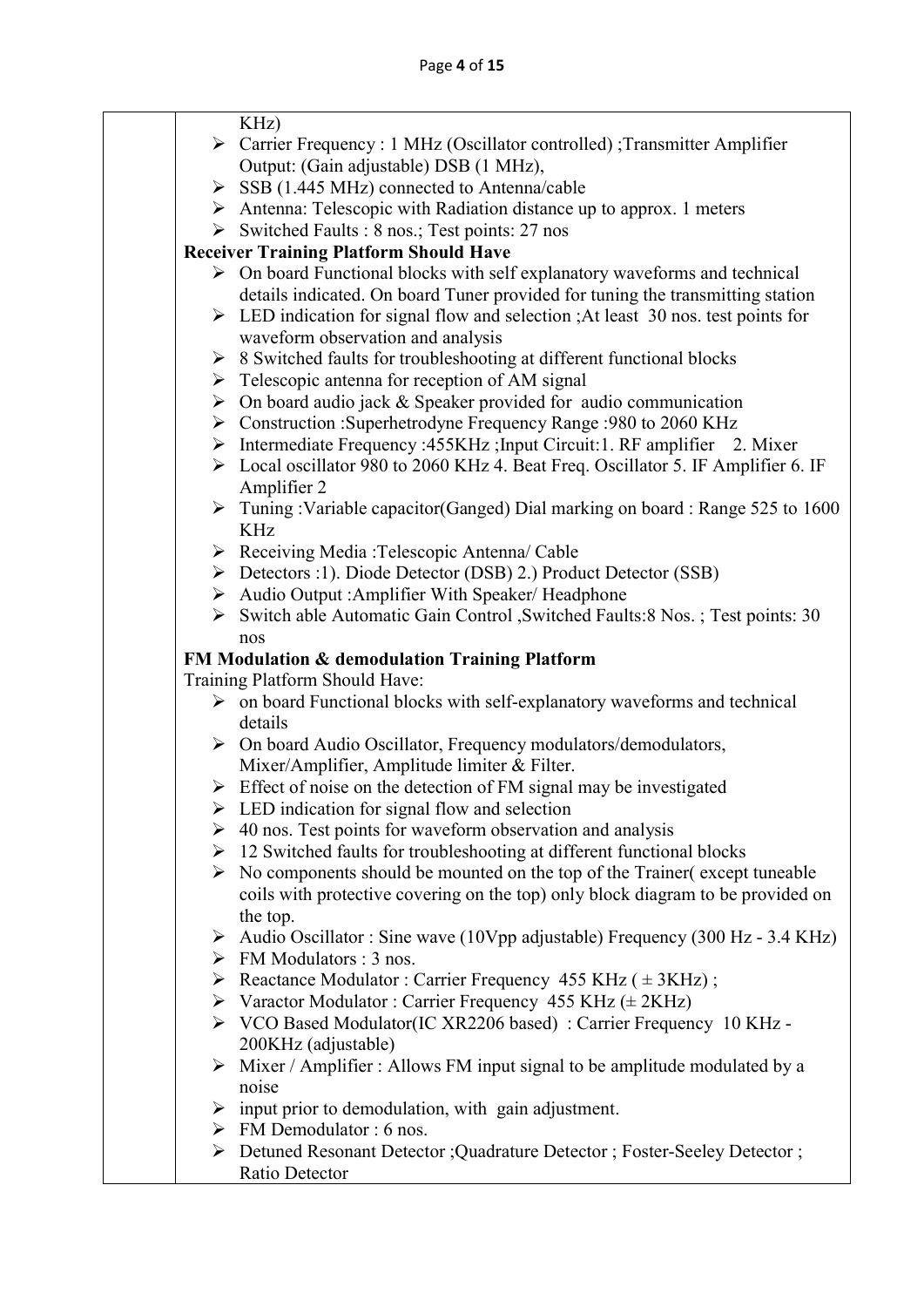|    |           | > Phase-Locked Loop Detector (IC HEF4046 based) ; Phase-Locked Loop                             |
|----|-----------|-------------------------------------------------------------------------------------------------|
|    |           | Detector (IC LM565 based)                                                                       |
|    |           | $\triangleright$ Low Pass Filter : 3.4 KHz Cut off Frequency Amplifier (with adjustable gain)   |
|    |           | Amplitude Limiter : 1 no.; Switched Faults : 12 nos.; Test Points : 40 nos                      |
|    |           | > Common Specs for All Platforms:                                                               |
|    |           | $\triangleright$ Interconnection: 2 mm sockets & Sufficient Nos of stackable patch cords.       |
|    |           | $\triangleright$ Mains Supply : External Power supply with Input 110-220 V AC $\pm 10\%$ , 50Hz |
|    |           | $\triangleright$ Cabinet Housing : Enclosed on a plastic box with a cover                       |
|    |           | $\triangleright$ No components on the top of the Trainer except Tuning coils, That too          |
|    |           | protected by Plastic covers, only block diagram to be provided in the top of the                |
|    |           | Training Boards.                                                                                |
|    |           | $\triangleright$ Training Platform top should be on Legend PCB with Block Diagrams &            |
|    |           | waveforms Printed on the top.                                                                   |
|    |           | > Accessories : Set of patch cord, Power cord. & Power supply.                                  |
|    |           | $\triangleright$ Should be supplied with Simulation & Technology Teaching software with         |
|    |           | Detailed theory, Simulations & Animations on Analog communication in USB                        |
|    |           | Pen drive which should act as a Hardware lock also.                                             |
|    |           | $\triangleright$ Warranty: 3 Years & Above                                                      |
| 4. |           | <b>TDM PCM Transmitter and Receiver Kit</b>                                                     |
|    |           | (Time Division Multiplexing Pulse Code Modulation/Transmitter & demodulation /                  |
|    | receiver) |                                                                                                 |
|    |           |                                                                                                 |
|    |           | Modulation Training Platform Should Have:                                                       |
|    |           | $\triangleright$ Crystal Frequency : 16 MHz                                                     |
|    |           | $\triangleright$ On Board Analog Signal : 2 KHz, 4 KHz (Sine wave synchronized to sampling      |
|    |           | pulse Adjustable amplitude and separate variable DC level)                                      |
|    |           | $\triangleright$ Input Channels : 2 nos.; Multiplexing : Time Division Multiplexing             |
|    |           | $\triangleright$ Modulation : Pulse Code Modulation ;                                           |
|    |           | ▶ Sync Signal : Pseudo Random Sync Code Generator                                               |
|    |           | > Error Check Code : Off - Odd - Even - Hamming                                                 |
|    |           | $\triangleright$ Operating Mode : Fast : 320 KHz / channel approximately                        |
|    |           | Slow: $1.9$ Hz / channel approximately; Test Points : 50 nos;                                   |
|    |           | > 4 Nos of Switched faults for different Error Check Options                                    |
|    |           | Power Supply : 110-220 V, $\pm 10\%$ , 50 Hz                                                    |
|    |           | Demodulation/receiver Training Platform Should Have:                                            |
|    |           | $\triangleright$ Should accept two channel Multiplexed data                                     |
|    |           | $\triangleright$ On Board Low pass Filters, Fast & Slow mode of operation,                      |
|    |           | > On Board PLL for clock regeneration ; On Board Sync code Detector, Error                      |
|    |           | check code options, Odd or even parity -Single bit error detection; Hamming                     |
|    |           | code single bit error detection & correction, Switched faults for different error               |
|    |           | check code options                                                                              |
|    |           | $\triangleright$ Input Channel : Time Division Multiplexed serial Input                         |
|    |           | $\triangleright$ Demodulation : Pulse Code Demodulation                                         |
|    |           | $\triangleright$ Clock Regeneration : By Phase Locked loop                                      |
|    |           | $\triangleright$ Error Detection (Single bit) : Off-Odd- Even parity & Hamming code             |
|    |           | ► Error Correction : Hamming code ; Test Points : 50 nos.                                       |
|    |           | Power Supply : 110-220 V, $\pm 10\%$ , 50 Hz                                                    |
|    |           | $\triangleright$ Casing: Trainer should be encased in a plastic moulded box with a cover to     |
|    |           | protect it from dust etc.                                                                       |
|    |           | $\triangleright$ No components on the top of the Trainer only block diagram to be provided      |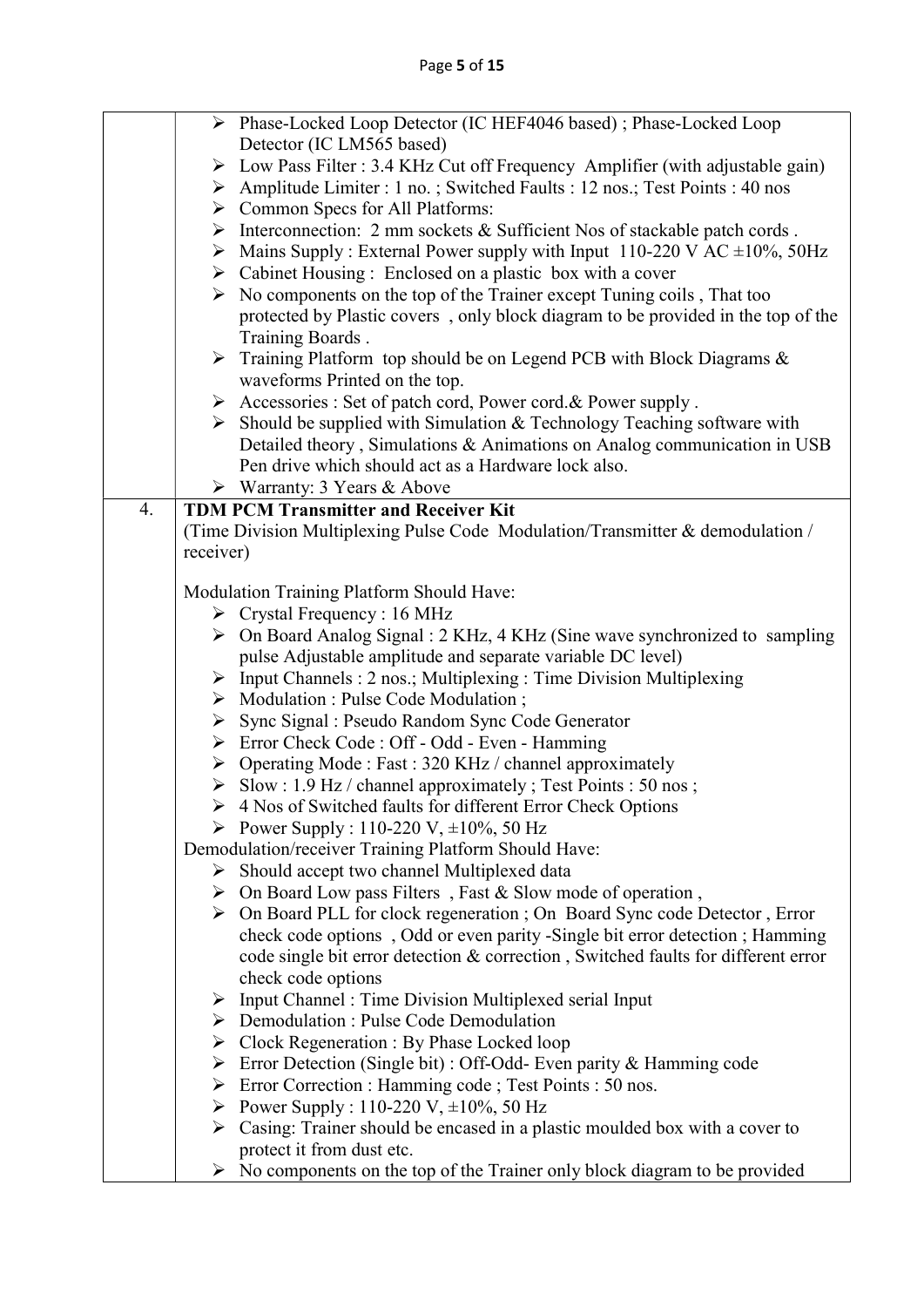|    | $\triangleright$ Warranty: 3 Years & Above                                                            |  |
|----|-------------------------------------------------------------------------------------------------------|--|
| 5. | <b>PAM/PPM/PWM Kit</b>                                                                                |  |
|    | (Pulse Amplitude /Pulse Position//Pulse Width Modulation& Demodulation)                               |  |
|    |                                                                                                       |  |
|    | Training Platform Should Have:                                                                        |  |
|    | > Modulator and Demodulator on same board                                                             |  |
|    | $\triangleright$ Different type of sampling, Natural, Flat top, sampled and hold                      |  |
|    | $\triangleright$ On-board DDS Signal Generator for standard and arbitrary signals                     |  |
|    | $\triangleright$ Selectable sampling frequencies for PAM & Ramp frequencies for PWM and<br><b>PPM</b> |  |
|    | $\triangleright$ On board 2nd order Butterworth low pass filter                                       |  |
|    | $\triangleright$ No components should be mounted on the top of the Trainer, only block                |  |
|    | diagram to be provided on the top. SMD LED Indicators                                                 |  |
|    | $\triangleright$ Modulation & Demodulation Techniques: PAM, PWM & PPM, Line Coding                    |  |
|    | Techniques                                                                                            |  |
|    | > Internal Signal Generator: Direct Digital Synthesizer                                               |  |
|    | $\triangleright$ Types of Signal : Sine, Square, Triangle, Arbitrary signals.                         |  |
|    | $\triangleright$ Frequency : 500Hz, 1KHz, 2KHz, 3KHz                                                  |  |
|    | > External Signal: Types of Signal: Sine, Square, Triangle, Arbitrary signals                         |  |
|    | $\triangleright$ Maximum Input Voltage : 3Vpp (Max.) +1.5V DC offset; Frequency : 500Hz to            |  |
|    | 3.5KHz                                                                                                |  |
|    | > Sampling/Ramp Frequencies : 1.25KHz, 2.50KHz, 5KHz, 9.80KHz, 19.53KHz,                              |  |
|    | 39.06KHz, 78.13KHz                                                                                    |  |
|    | > Crystal Frequency: 20MHz; Selection Mode: Push switches                                             |  |
|    | $\triangleright$ Random Data (For line Coding) : 8 Bit/ 16 Bit/ 32 Bit                                |  |
|    | > Data Frequency: 500Hz, 1KHz, 2KHz, 3KHz; Low Pass Filter: Cut-off<br>frequency-5KHz                 |  |
|    | $\triangleright$ Test Points : 29 nos                                                                 |  |
|    | $\triangleright$ Interconnection: 2 mm sockets & Sufficient Nos of stackable patch cords.             |  |
|    | $\triangleright$ Mains Supply: External Power supply with Input 110-220 V AC $\pm 10\%$ , 50Hz        |  |
|    | $\triangleright$ Cabinet Housing : Enclosed on a plastic box with a cover                             |  |
|    | $\triangleright$ Training Platform top should be on Legend PCB with Block Diagrams &                  |  |
|    | waveforms Printed on the top. Accessories : Set of patch cord, Power cord.&                           |  |
|    | Power supply.                                                                                         |  |
|    | $\triangleright$ Warranty: 3 Years & Above                                                            |  |
| 6. | <b>DELTA/ADAPTIVE DELTA Modulation/Demodulation Kit</b>                                               |  |
|    | (DELTA, ADAPTIVE DELTA & SIGMA DELTA Modulator & Demodulator)                                         |  |
|    | Training Platform should have:                                                                        |  |
|    | ▶ VLSI based                                                                                          |  |
|    | > Transmitter and Receiver on same board.                                                             |  |
|    | $\triangleright$ Variable sampling rates., Clock generation from 8MHz crystal Oscillator.             |  |
|    | $\triangleright$ On-board DDS signal generators for five different signal.                            |  |
|    | Selectable integrator gain setting (by switch or control circuit)<br>≻                                |  |
|    | $\triangleright$ On board 2nd order Butterworth low pass filter with cut-off frequency of 5KHz.       |  |
|    | $\triangleright$ On board Channel effect.                                                             |  |
|    | $\triangleright$ It should have following Technical Specifications:                                   |  |
|    | $\triangleright$ Technology<br>: VLSI                                                                 |  |
|    | $\triangleright$ Modulation Technique<br>: Delta Modulation and Demodulation. Adaptive                |  |
|    | Delta Modulation and Demodulation                                                                     |  |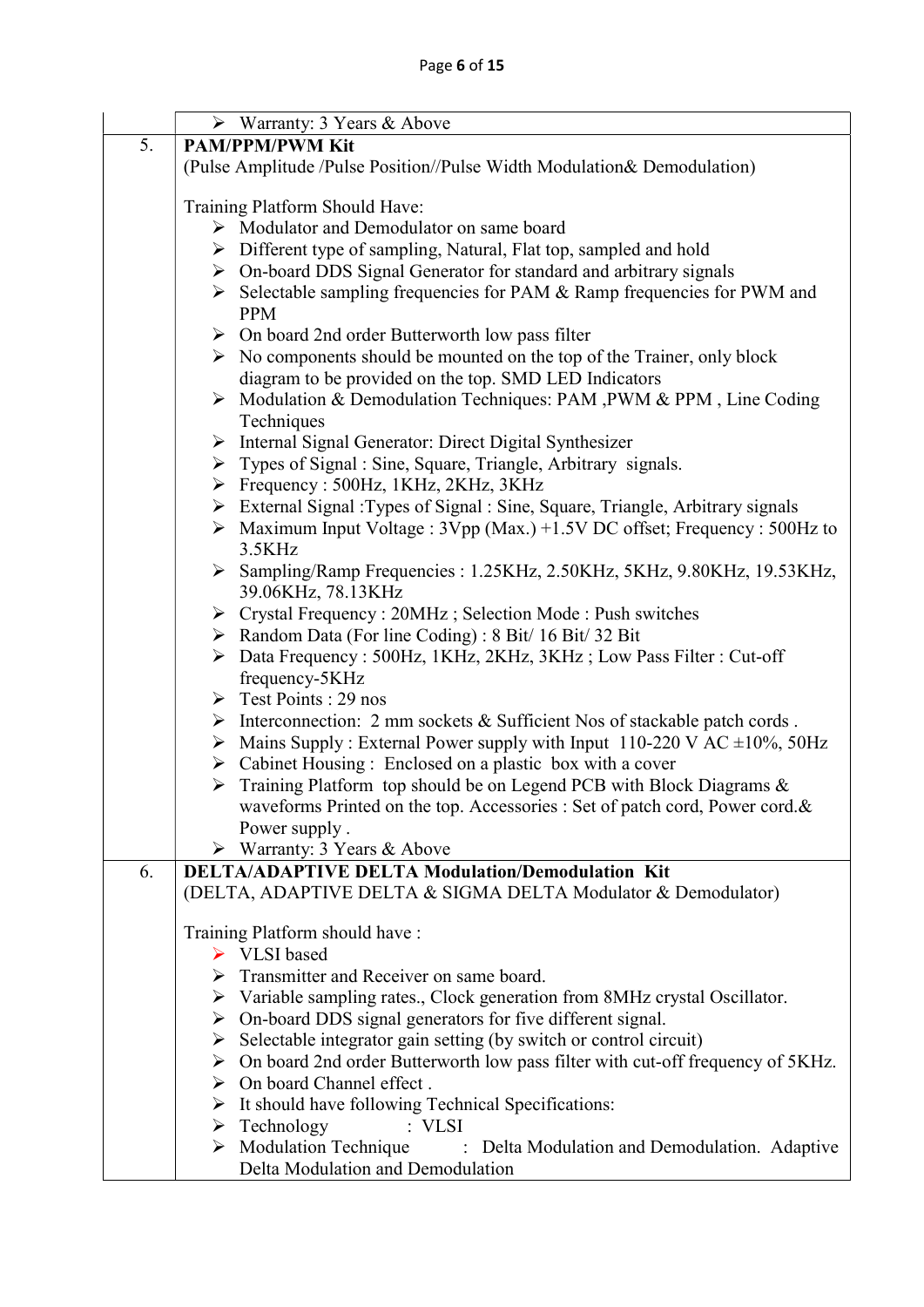|    | Sigma Delta First Order Modulation and<br>$\circ$                                                        |  |  |
|----|----------------------------------------------------------------------------------------------------------|--|--|
|    | Demodulation                                                                                             |  |  |
|    | Sigma Delta Second Order Modulation and<br>$\circ$                                                       |  |  |
|    | Demodulation                                                                                             |  |  |
|    | $\triangleright$ Crystal Frequency : 8MHz                                                                |  |  |
|    | > Signal Generator : Sine, Square, Triangle & arbitrary signal                                           |  |  |
|    | > Input Signal Frequency : 500Hz, 1KHz, 1.5KHz, 2KHz, 3KHz                                               |  |  |
|    | > Sampling Frequency : 16KHz, 32KHz, 64KHz, 128KHz, 256KHz                                               |  |  |
|    |                                                                                                          |  |  |
|    |                                                                                                          |  |  |
|    | > Noise Gain : Variable<br>> Integrator(step size) : 1 & 3<br>> Low Pass Filter : Cut-off 5KHz frequency |  |  |
|    | : 45 or more (Golf Plated).<br>$\triangleright$ Test Points                                              |  |  |
|    | : Channel as a low-pass-filter; Channel as a<br>$\triangleright$ Channel Effects                         |  |  |
|    | attenuator; Channel as a noise                                                                           |  |  |
|    | Power Supply : 110-220 V, $\pm 10\%$ , 50 Hz                                                             |  |  |
|    | $\triangleright$ Casing : Trainer should be encased in a plastic moulded box with a cover to             |  |  |
|    | protect it from dust etc.                                                                                |  |  |
|    | $\triangleright$ No components on the top of the Trainer only block diagram to be provided.              |  |  |
|    | ▶ Warranty: 3 Years & Above                                                                              |  |  |
| 7. | <b>MSK Trainer Kit</b>                                                                                   |  |  |
|    | (Minimum Shift Keying Modulation & Demodulation Training Platform)                                       |  |  |
|    |                                                                                                          |  |  |
|    | Training Platform should have:                                                                           |  |  |
|    | $\triangleright$ Functional blocks indicated on board mimic; On board Data & Carrier                     |  |  |
|    | Generator                                                                                                |  |  |
|    | > On board Clock Generators; MSK Modulator & Demodulator                                                 |  |  |
|    | $\triangleright$ Data Source                                                                             |  |  |
|    | $\triangleright$ Data rate : 16 Kbps; World Length : 15 bits; Data Format : NRZ (Non Return to           |  |  |
|    | Zero)                                                                                                    |  |  |
|    | > Clock Source : 16 KHz, 8 KHz; Carrier Generators : 32 KHz (Sinusoidal)                                 |  |  |
|    | > Pulse Shaping Waveform : 4 KHz; Interconnections : 2 mm socket; Test Points                            |  |  |
|    | :36                                                                                                      |  |  |
|    | $\triangleright$ Casing : Trainer should be encased in a plastic moulded box with a cover to             |  |  |
|    | protect it from dust etc. No components on the top of the Trainer only block                             |  |  |
|    | diagram to be provided                                                                                   |  |  |
|    | $\triangleright$ Warranty: 3 Years & Above                                                               |  |  |
| 8. | <b>Data Formatting Trainer Kit</b>                                                                       |  |  |
|    | (Data Formatting & Carrier Modulation Transmitter)                                                       |  |  |
|    |                                                                                                          |  |  |
|    | Training Platform should have:                                                                           |  |  |
|    | $\triangleright$ On-board Unipolar to Bipolar conversion. & data inverter.                               |  |  |
|    | > On-board 8-bit Data Source & Clock Source                                                              |  |  |
|    | > Data formats : NRZ (L), NRZ (M), RZ, AMI, RB, Biphase(Manchester),                                     |  |  |
|    | Biphase (Mark).                                                                                          |  |  |
|    | > Carrier modulation : ASK, FSK, PSK, DPSK, QPSK                                                         |  |  |
|    | $\triangleright$ On-board carrier : Sine waves synchronized to transmitted data at 1.6 MHz, 960          |  |  |
|    | KHz, (0 deg. phase) 960 KHz,                                                                             |  |  |
|    | $\triangleright$ (90 deg. phase)                                                                         |  |  |
|    | $\triangleright$ Test Points : 43 or more ; Interconnection: 2 mm ; Sufficient Nos of stackable          |  |  |
|    | patch cords                                                                                              |  |  |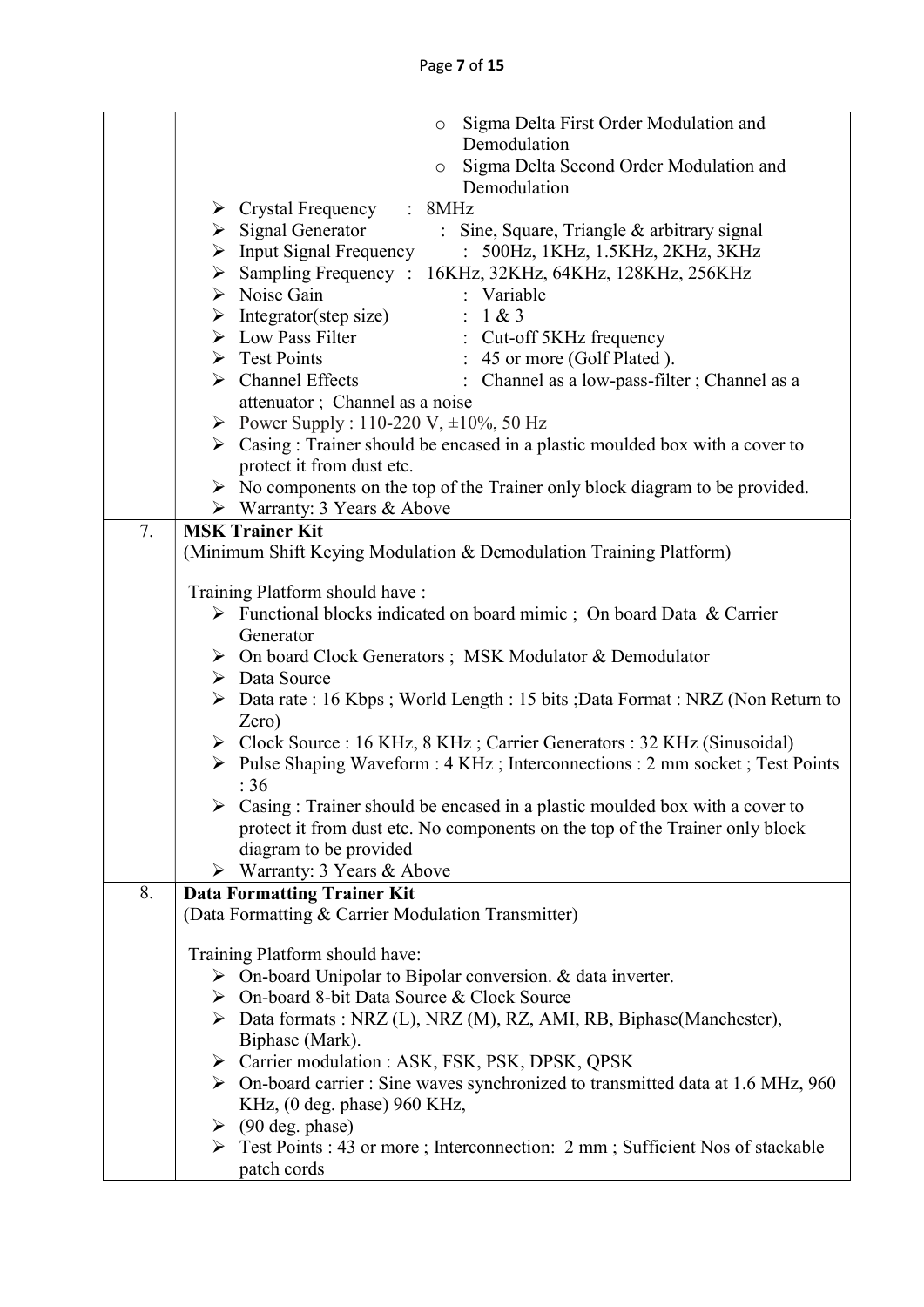| $\triangleright$ Casing : Trainer should be encased in a plastic molded box with a cover to<br>protect it from dust etc.<br>$\triangleright$ No components on the top of the Trainer only block diagram to be provided.<br>▶ Warranty: 3 Years & Above<br>9.<br><b>Data Reformatting Trainer Kit</b><br>(Data Reformatting & Carrier Demodulation Receiver)<br>Training Platform should have:<br>> On - Board Biphase Clock recovery, data squaring & Differential decoder<br>circuit.<br>$\triangleright$ On - Board 4th Order Butterworth filters & 8 bit Data Receiver<br>> Input : From Data Formatting and Carrier Modulation/Transmitter Trainer<br>$\triangleright$ Data formats: 7 different data reconditioning formats NRZ (M), NRZ(L), RZ,<br>AMI, RB, Biphase (Manchester), Biphase (Mark).<br>> Carrier Demodulation : ASK - Rectifier Diode , FSK PLL Detector PSK /DPSK-<br>Square Loop Detector QPSK -Fourth Power Loop Detector<br>$\triangleright$ Biphase Clock Recovery : By PLL<br>$\triangleright$ Test points: 35; Interconnection: 2 mm sockets & Sufficient Nos of stackable<br>patch cords<br>> Accessories : e Manual, Set of patch cord, Power supply.<br>Power Supply : 110-220 V, $\pm 10\%$ , 50 Hz<br>$\triangleright$ Casing : Trainer should be encased in a plastic moulded box with a cover to<br>protect it from dust etc.<br>$\triangleright$ No components on the top of the Trainer only block diagram to be provided.<br>$\triangleright$ Warranty: 3 Years & Above<br>10.<br><b>Sampling &amp; Reconstruction Kit/Training Platform</b><br>Training Platform Should Have:<br>$\triangleright$ Crystal controlled pulse generator; On-board synchronized analog signal<br>generator<br>$\triangleright$ Six switch selectable sampling frequencies ; Sampling pulse duty-cycle<br>selectable<br>$\triangleright$ Internal/External sampling signal selectable; Separate sample and sample/hold<br>outputs<br>$\triangleright$ On-board second order and fourth order low-pass filters<br>$\triangleright$ Audio Input and Output links to show the transmission and<br>$\triangleright$ reception of real time signal (audio signal)<br>$\triangleright$ Crystal Freq.: 8 MHz; Sampling Freq.: 20, 50, 80, 100, 200 & 400 KHz (switch<br>selectable)<br>$\triangleright$ On-board Generator: Synchronized 1 KHz sine wave (5 V) pp<br>$\triangleright$ Duty cycle : 0 - 90% in Decade steps (switch selectable)<br>$\triangleright$ Low Pass Filters : 2nd & 4th order Butterworth filters<br>► Cut-off frequency : 3.4 KHz each ; Test Point : 50 nos.<br>Power Supply : 110-220 V, $\pm 10\%$ , 50 Hz<br>$\triangleright$ Casing : Trainer should be encased in a plastic moulded box with a cover to<br>protect it from dust etc.<br>$\triangleright$ No components on the top of the Trainer only block diagram to be provided. | Power Supply : 110-220 V, $\pm 10\%$ , 50 Hz |
|------------------------------------------------------------------------------------------------------------------------------------------------------------------------------------------------------------------------------------------------------------------------------------------------------------------------------------------------------------------------------------------------------------------------------------------------------------------------------------------------------------------------------------------------------------------------------------------------------------------------------------------------------------------------------------------------------------------------------------------------------------------------------------------------------------------------------------------------------------------------------------------------------------------------------------------------------------------------------------------------------------------------------------------------------------------------------------------------------------------------------------------------------------------------------------------------------------------------------------------------------------------------------------------------------------------------------------------------------------------------------------------------------------------------------------------------------------------------------------------------------------------------------------------------------------------------------------------------------------------------------------------------------------------------------------------------------------------------------------------------------------------------------------------------------------------------------------------------------------------------------------------------------------------------------------------------------------------------------------------------------------------------------------------------------------------------------------------------------------------------------------------------------------------------------------------------------------------------------------------------------------------------------------------------------------------------------------------------------------------------------------------------------------------------------------------------------------------------------------------------------------------------------------------------------------------------------------------------------------------------------------------------------------------------------------------------------------------------------------------------------------------------------------------------------------------------------------------------------------------------------|----------------------------------------------|
|                                                                                                                                                                                                                                                                                                                                                                                                                                                                                                                                                                                                                                                                                                                                                                                                                                                                                                                                                                                                                                                                                                                                                                                                                                                                                                                                                                                                                                                                                                                                                                                                                                                                                                                                                                                                                                                                                                                                                                                                                                                                                                                                                                                                                                                                                                                                                                                                                                                                                                                                                                                                                                                                                                                                                                                                                                                                              |                                              |
|                                                                                                                                                                                                                                                                                                                                                                                                                                                                                                                                                                                                                                                                                                                                                                                                                                                                                                                                                                                                                                                                                                                                                                                                                                                                                                                                                                                                                                                                                                                                                                                                                                                                                                                                                                                                                                                                                                                                                                                                                                                                                                                                                                                                                                                                                                                                                                                                                                                                                                                                                                                                                                                                                                                                                                                                                                                                              |                                              |
|                                                                                                                                                                                                                                                                                                                                                                                                                                                                                                                                                                                                                                                                                                                                                                                                                                                                                                                                                                                                                                                                                                                                                                                                                                                                                                                                                                                                                                                                                                                                                                                                                                                                                                                                                                                                                                                                                                                                                                                                                                                                                                                                                                                                                                                                                                                                                                                                                                                                                                                                                                                                                                                                                                                                                                                                                                                                              |                                              |
|                                                                                                                                                                                                                                                                                                                                                                                                                                                                                                                                                                                                                                                                                                                                                                                                                                                                                                                                                                                                                                                                                                                                                                                                                                                                                                                                                                                                                                                                                                                                                                                                                                                                                                                                                                                                                                                                                                                                                                                                                                                                                                                                                                                                                                                                                                                                                                                                                                                                                                                                                                                                                                                                                                                                                                                                                                                                              |                                              |
|                                                                                                                                                                                                                                                                                                                                                                                                                                                                                                                                                                                                                                                                                                                                                                                                                                                                                                                                                                                                                                                                                                                                                                                                                                                                                                                                                                                                                                                                                                                                                                                                                                                                                                                                                                                                                                                                                                                                                                                                                                                                                                                                                                                                                                                                                                                                                                                                                                                                                                                                                                                                                                                                                                                                                                                                                                                                              |                                              |
|                                                                                                                                                                                                                                                                                                                                                                                                                                                                                                                                                                                                                                                                                                                                                                                                                                                                                                                                                                                                                                                                                                                                                                                                                                                                                                                                                                                                                                                                                                                                                                                                                                                                                                                                                                                                                                                                                                                                                                                                                                                                                                                                                                                                                                                                                                                                                                                                                                                                                                                                                                                                                                                                                                                                                                                                                                                                              |                                              |
|                                                                                                                                                                                                                                                                                                                                                                                                                                                                                                                                                                                                                                                                                                                                                                                                                                                                                                                                                                                                                                                                                                                                                                                                                                                                                                                                                                                                                                                                                                                                                                                                                                                                                                                                                                                                                                                                                                                                                                                                                                                                                                                                                                                                                                                                                                                                                                                                                                                                                                                                                                                                                                                                                                                                                                                                                                                                              |                                              |
|                                                                                                                                                                                                                                                                                                                                                                                                                                                                                                                                                                                                                                                                                                                                                                                                                                                                                                                                                                                                                                                                                                                                                                                                                                                                                                                                                                                                                                                                                                                                                                                                                                                                                                                                                                                                                                                                                                                                                                                                                                                                                                                                                                                                                                                                                                                                                                                                                                                                                                                                                                                                                                                                                                                                                                                                                                                                              |                                              |
|                                                                                                                                                                                                                                                                                                                                                                                                                                                                                                                                                                                                                                                                                                                                                                                                                                                                                                                                                                                                                                                                                                                                                                                                                                                                                                                                                                                                                                                                                                                                                                                                                                                                                                                                                                                                                                                                                                                                                                                                                                                                                                                                                                                                                                                                                                                                                                                                                                                                                                                                                                                                                                                                                                                                                                                                                                                                              |                                              |
|                                                                                                                                                                                                                                                                                                                                                                                                                                                                                                                                                                                                                                                                                                                                                                                                                                                                                                                                                                                                                                                                                                                                                                                                                                                                                                                                                                                                                                                                                                                                                                                                                                                                                                                                                                                                                                                                                                                                                                                                                                                                                                                                                                                                                                                                                                                                                                                                                                                                                                                                                                                                                                                                                                                                                                                                                                                                              |                                              |
|                                                                                                                                                                                                                                                                                                                                                                                                                                                                                                                                                                                                                                                                                                                                                                                                                                                                                                                                                                                                                                                                                                                                                                                                                                                                                                                                                                                                                                                                                                                                                                                                                                                                                                                                                                                                                                                                                                                                                                                                                                                                                                                                                                                                                                                                                                                                                                                                                                                                                                                                                                                                                                                                                                                                                                                                                                                                              |                                              |
|                                                                                                                                                                                                                                                                                                                                                                                                                                                                                                                                                                                                                                                                                                                                                                                                                                                                                                                                                                                                                                                                                                                                                                                                                                                                                                                                                                                                                                                                                                                                                                                                                                                                                                                                                                                                                                                                                                                                                                                                                                                                                                                                                                                                                                                                                                                                                                                                                                                                                                                                                                                                                                                                                                                                                                                                                                                                              |                                              |
|                                                                                                                                                                                                                                                                                                                                                                                                                                                                                                                                                                                                                                                                                                                                                                                                                                                                                                                                                                                                                                                                                                                                                                                                                                                                                                                                                                                                                                                                                                                                                                                                                                                                                                                                                                                                                                                                                                                                                                                                                                                                                                                                                                                                                                                                                                                                                                                                                                                                                                                                                                                                                                                                                                                                                                                                                                                                              |                                              |
|                                                                                                                                                                                                                                                                                                                                                                                                                                                                                                                                                                                                                                                                                                                                                                                                                                                                                                                                                                                                                                                                                                                                                                                                                                                                                                                                                                                                                                                                                                                                                                                                                                                                                                                                                                                                                                                                                                                                                                                                                                                                                                                                                                                                                                                                                                                                                                                                                                                                                                                                                                                                                                                                                                                                                                                                                                                                              |                                              |
|                                                                                                                                                                                                                                                                                                                                                                                                                                                                                                                                                                                                                                                                                                                                                                                                                                                                                                                                                                                                                                                                                                                                                                                                                                                                                                                                                                                                                                                                                                                                                                                                                                                                                                                                                                                                                                                                                                                                                                                                                                                                                                                                                                                                                                                                                                                                                                                                                                                                                                                                                                                                                                                                                                                                                                                                                                                                              |                                              |
|                                                                                                                                                                                                                                                                                                                                                                                                                                                                                                                                                                                                                                                                                                                                                                                                                                                                                                                                                                                                                                                                                                                                                                                                                                                                                                                                                                                                                                                                                                                                                                                                                                                                                                                                                                                                                                                                                                                                                                                                                                                                                                                                                                                                                                                                                                                                                                                                                                                                                                                                                                                                                                                                                                                                                                                                                                                                              |                                              |
|                                                                                                                                                                                                                                                                                                                                                                                                                                                                                                                                                                                                                                                                                                                                                                                                                                                                                                                                                                                                                                                                                                                                                                                                                                                                                                                                                                                                                                                                                                                                                                                                                                                                                                                                                                                                                                                                                                                                                                                                                                                                                                                                                                                                                                                                                                                                                                                                                                                                                                                                                                                                                                                                                                                                                                                                                                                                              |                                              |
|                                                                                                                                                                                                                                                                                                                                                                                                                                                                                                                                                                                                                                                                                                                                                                                                                                                                                                                                                                                                                                                                                                                                                                                                                                                                                                                                                                                                                                                                                                                                                                                                                                                                                                                                                                                                                                                                                                                                                                                                                                                                                                                                                                                                                                                                                                                                                                                                                                                                                                                                                                                                                                                                                                                                                                                                                                                                              |                                              |
|                                                                                                                                                                                                                                                                                                                                                                                                                                                                                                                                                                                                                                                                                                                                                                                                                                                                                                                                                                                                                                                                                                                                                                                                                                                                                                                                                                                                                                                                                                                                                                                                                                                                                                                                                                                                                                                                                                                                                                                                                                                                                                                                                                                                                                                                                                                                                                                                                                                                                                                                                                                                                                                                                                                                                                                                                                                                              |                                              |
|                                                                                                                                                                                                                                                                                                                                                                                                                                                                                                                                                                                                                                                                                                                                                                                                                                                                                                                                                                                                                                                                                                                                                                                                                                                                                                                                                                                                                                                                                                                                                                                                                                                                                                                                                                                                                                                                                                                                                                                                                                                                                                                                                                                                                                                                                                                                                                                                                                                                                                                                                                                                                                                                                                                                                                                                                                                                              |                                              |
|                                                                                                                                                                                                                                                                                                                                                                                                                                                                                                                                                                                                                                                                                                                                                                                                                                                                                                                                                                                                                                                                                                                                                                                                                                                                                                                                                                                                                                                                                                                                                                                                                                                                                                                                                                                                                                                                                                                                                                                                                                                                                                                                                                                                                                                                                                                                                                                                                                                                                                                                                                                                                                                                                                                                                                                                                                                                              |                                              |
|                                                                                                                                                                                                                                                                                                                                                                                                                                                                                                                                                                                                                                                                                                                                                                                                                                                                                                                                                                                                                                                                                                                                                                                                                                                                                                                                                                                                                                                                                                                                                                                                                                                                                                                                                                                                                                                                                                                                                                                                                                                                                                                                                                                                                                                                                                                                                                                                                                                                                                                                                                                                                                                                                                                                                                                                                                                                              |                                              |
|                                                                                                                                                                                                                                                                                                                                                                                                                                                                                                                                                                                                                                                                                                                                                                                                                                                                                                                                                                                                                                                                                                                                                                                                                                                                                                                                                                                                                                                                                                                                                                                                                                                                                                                                                                                                                                                                                                                                                                                                                                                                                                                                                                                                                                                                                                                                                                                                                                                                                                                                                                                                                                                                                                                                                                                                                                                                              |                                              |
|                                                                                                                                                                                                                                                                                                                                                                                                                                                                                                                                                                                                                                                                                                                                                                                                                                                                                                                                                                                                                                                                                                                                                                                                                                                                                                                                                                                                                                                                                                                                                                                                                                                                                                                                                                                                                                                                                                                                                                                                                                                                                                                                                                                                                                                                                                                                                                                                                                                                                                                                                                                                                                                                                                                                                                                                                                                                              |                                              |
|                                                                                                                                                                                                                                                                                                                                                                                                                                                                                                                                                                                                                                                                                                                                                                                                                                                                                                                                                                                                                                                                                                                                                                                                                                                                                                                                                                                                                                                                                                                                                                                                                                                                                                                                                                                                                                                                                                                                                                                                                                                                                                                                                                                                                                                                                                                                                                                                                                                                                                                                                                                                                                                                                                                                                                                                                                                                              |                                              |
|                                                                                                                                                                                                                                                                                                                                                                                                                                                                                                                                                                                                                                                                                                                                                                                                                                                                                                                                                                                                                                                                                                                                                                                                                                                                                                                                                                                                                                                                                                                                                                                                                                                                                                                                                                                                                                                                                                                                                                                                                                                                                                                                                                                                                                                                                                                                                                                                                                                                                                                                                                                                                                                                                                                                                                                                                                                                              |                                              |
|                                                                                                                                                                                                                                                                                                                                                                                                                                                                                                                                                                                                                                                                                                                                                                                                                                                                                                                                                                                                                                                                                                                                                                                                                                                                                                                                                                                                                                                                                                                                                                                                                                                                                                                                                                                                                                                                                                                                                                                                                                                                                                                                                                                                                                                                                                                                                                                                                                                                                                                                                                                                                                                                                                                                                                                                                                                                              |                                              |
|                                                                                                                                                                                                                                                                                                                                                                                                                                                                                                                                                                                                                                                                                                                                                                                                                                                                                                                                                                                                                                                                                                                                                                                                                                                                                                                                                                                                                                                                                                                                                                                                                                                                                                                                                                                                                                                                                                                                                                                                                                                                                                                                                                                                                                                                                                                                                                                                                                                                                                                                                                                                                                                                                                                                                                                                                                                                              |                                              |
|                                                                                                                                                                                                                                                                                                                                                                                                                                                                                                                                                                                                                                                                                                                                                                                                                                                                                                                                                                                                                                                                                                                                                                                                                                                                                                                                                                                                                                                                                                                                                                                                                                                                                                                                                                                                                                                                                                                                                                                                                                                                                                                                                                                                                                                                                                                                                                                                                                                                                                                                                                                                                                                                                                                                                                                                                                                                              |                                              |
|                                                                                                                                                                                                                                                                                                                                                                                                                                                                                                                                                                                                                                                                                                                                                                                                                                                                                                                                                                                                                                                                                                                                                                                                                                                                                                                                                                                                                                                                                                                                                                                                                                                                                                                                                                                                                                                                                                                                                                                                                                                                                                                                                                                                                                                                                                                                                                                                                                                                                                                                                                                                                                                                                                                                                                                                                                                                              |                                              |
|                                                                                                                                                                                                                                                                                                                                                                                                                                                                                                                                                                                                                                                                                                                                                                                                                                                                                                                                                                                                                                                                                                                                                                                                                                                                                                                                                                                                                                                                                                                                                                                                                                                                                                                                                                                                                                                                                                                                                                                                                                                                                                                                                                                                                                                                                                                                                                                                                                                                                                                                                                                                                                                                                                                                                                                                                                                                              |                                              |
|                                                                                                                                                                                                                                                                                                                                                                                                                                                                                                                                                                                                                                                                                                                                                                                                                                                                                                                                                                                                                                                                                                                                                                                                                                                                                                                                                                                                                                                                                                                                                                                                                                                                                                                                                                                                                                                                                                                                                                                                                                                                                                                                                                                                                                                                                                                                                                                                                                                                                                                                                                                                                                                                                                                                                                                                                                                                              |                                              |
|                                                                                                                                                                                                                                                                                                                                                                                                                                                                                                                                                                                                                                                                                                                                                                                                                                                                                                                                                                                                                                                                                                                                                                                                                                                                                                                                                                                                                                                                                                                                                                                                                                                                                                                                                                                                                                                                                                                                                                                                                                                                                                                                                                                                                                                                                                                                                                                                                                                                                                                                                                                                                                                                                                                                                                                                                                                                              |                                              |
|                                                                                                                                                                                                                                                                                                                                                                                                                                                                                                                                                                                                                                                                                                                                                                                                                                                                                                                                                                                                                                                                                                                                                                                                                                                                                                                                                                                                                                                                                                                                                                                                                                                                                                                                                                                                                                                                                                                                                                                                                                                                                                                                                                                                                                                                                                                                                                                                                                                                                                                                                                                                                                                                                                                                                                                                                                                                              |                                              |
|                                                                                                                                                                                                                                                                                                                                                                                                                                                                                                                                                                                                                                                                                                                                                                                                                                                                                                                                                                                                                                                                                                                                                                                                                                                                                                                                                                                                                                                                                                                                                                                                                                                                                                                                                                                                                                                                                                                                                                                                                                                                                                                                                                                                                                                                                                                                                                                                                                                                                                                                                                                                                                                                                                                                                                                                                                                                              |                                              |
|                                                                                                                                                                                                                                                                                                                                                                                                                                                                                                                                                                                                                                                                                                                                                                                                                                                                                                                                                                                                                                                                                                                                                                                                                                                                                                                                                                                                                                                                                                                                                                                                                                                                                                                                                                                                                                                                                                                                                                                                                                                                                                                                                                                                                                                                                                                                                                                                                                                                                                                                                                                                                                                                                                                                                                                                                                                                              |                                              |
|                                                                                                                                                                                                                                                                                                                                                                                                                                                                                                                                                                                                                                                                                                                                                                                                                                                                                                                                                                                                                                                                                                                                                                                                                                                                                                                                                                                                                                                                                                                                                                                                                                                                                                                                                                                                                                                                                                                                                                                                                                                                                                                                                                                                                                                                                                                                                                                                                                                                                                                                                                                                                                                                                                                                                                                                                                                                              |                                              |
|                                                                                                                                                                                                                                                                                                                                                                                                                                                                                                                                                                                                                                                                                                                                                                                                                                                                                                                                                                                                                                                                                                                                                                                                                                                                                                                                                                                                                                                                                                                                                                                                                                                                                                                                                                                                                                                                                                                                                                                                                                                                                                                                                                                                                                                                                                                                                                                                                                                                                                                                                                                                                                                                                                                                                                                                                                                                              |                                              |
|                                                                                                                                                                                                                                                                                                                                                                                                                                                                                                                                                                                                                                                                                                                                                                                                                                                                                                                                                                                                                                                                                                                                                                                                                                                                                                                                                                                                                                                                                                                                                                                                                                                                                                                                                                                                                                                                                                                                                                                                                                                                                                                                                                                                                                                                                                                                                                                                                                                                                                                                                                                                                                                                                                                                                                                                                                                                              |                                              |
|                                                                                                                                                                                                                                                                                                                                                                                                                                                                                                                                                                                                                                                                                                                                                                                                                                                                                                                                                                                                                                                                                                                                                                                                                                                                                                                                                                                                                                                                                                                                                                                                                                                                                                                                                                                                                                                                                                                                                                                                                                                                                                                                                                                                                                                                                                                                                                                                                                                                                                                                                                                                                                                                                                                                                                                                                                                                              |                                              |
|                                                                                                                                                                                                                                                                                                                                                                                                                                                                                                                                                                                                                                                                                                                                                                                                                                                                                                                                                                                                                                                                                                                                                                                                                                                                                                                                                                                                                                                                                                                                                                                                                                                                                                                                                                                                                                                                                                                                                                                                                                                                                                                                                                                                                                                                                                                                                                                                                                                                                                                                                                                                                                                                                                                                                                                                                                                                              |                                              |
|                                                                                                                                                                                                                                                                                                                                                                                                                                                                                                                                                                                                                                                                                                                                                                                                                                                                                                                                                                                                                                                                                                                                                                                                                                                                                                                                                                                                                                                                                                                                                                                                                                                                                                                                                                                                                                                                                                                                                                                                                                                                                                                                                                                                                                                                                                                                                                                                                                                                                                                                                                                                                                                                                                                                                                                                                                                                              |                                              |
|                                                                                                                                                                                                                                                                                                                                                                                                                                                                                                                                                                                                                                                                                                                                                                                                                                                                                                                                                                                                                                                                                                                                                                                                                                                                                                                                                                                                                                                                                                                                                                                                                                                                                                                                                                                                                                                                                                                                                                                                                                                                                                                                                                                                                                                                                                                                                                                                                                                                                                                                                                                                                                                                                                                                                                                                                                                                              |                                              |
|                                                                                                                                                                                                                                                                                                                                                                                                                                                                                                                                                                                                                                                                                                                                                                                                                                                                                                                                                                                                                                                                                                                                                                                                                                                                                                                                                                                                                                                                                                                                                                                                                                                                                                                                                                                                                                                                                                                                                                                                                                                                                                                                                                                                                                                                                                                                                                                                                                                                                                                                                                                                                                                                                                                                                                                                                                                                              |                                              |
|                                                                                                                                                                                                                                                                                                                                                                                                                                                                                                                                                                                                                                                                                                                                                                                                                                                                                                                                                                                                                                                                                                                                                                                                                                                                                                                                                                                                                                                                                                                                                                                                                                                                                                                                                                                                                                                                                                                                                                                                                                                                                                                                                                                                                                                                                                                                                                                                                                                                                                                                                                                                                                                                                                                                                                                                                                                                              |                                              |
|                                                                                                                                                                                                                                                                                                                                                                                                                                                                                                                                                                                                                                                                                                                                                                                                                                                                                                                                                                                                                                                                                                                                                                                                                                                                                                                                                                                                                                                                                                                                                                                                                                                                                                                                                                                                                                                                                                                                                                                                                                                                                                                                                                                                                                                                                                                                                                                                                                                                                                                                                                                                                                                                                                                                                                                                                                                                              | $\triangleright$ Warranty: 3 Years & Above   |
| <b>FDM Trainer Kit</b><br>11.                                                                                                                                                                                                                                                                                                                                                                                                                                                                                                                                                                                                                                                                                                                                                                                                                                                                                                                                                                                                                                                                                                                                                                                                                                                                                                                                                                                                                                                                                                                                                                                                                                                                                                                                                                                                                                                                                                                                                                                                                                                                                                                                                                                                                                                                                                                                                                                                                                                                                                                                                                                                                                                                                                                                                                                                                                                |                                              |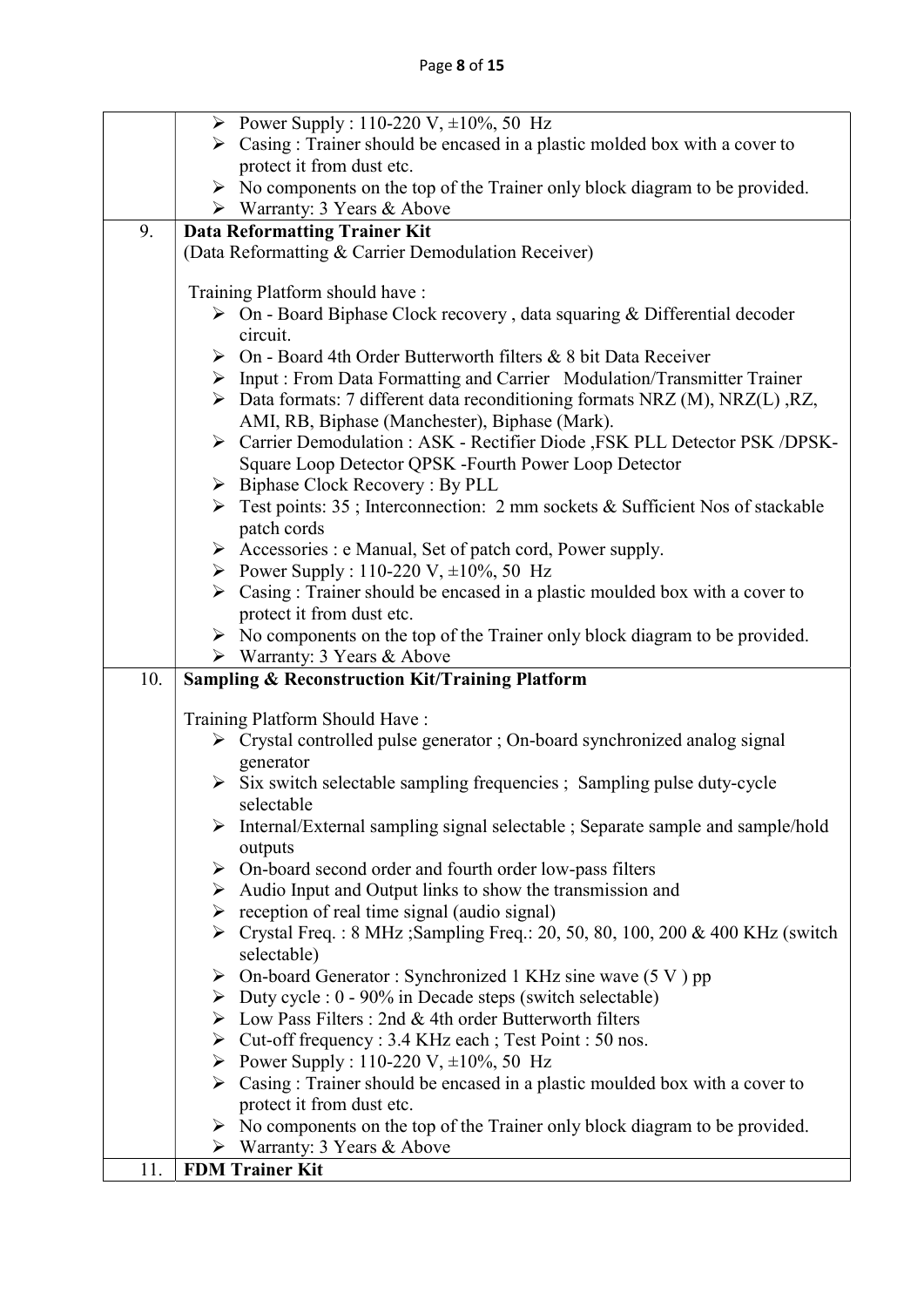|     |                                | (Frequency Division Multiplexer /Demultiplexer Kit/Training Platform)                                                                                                    |
|-----|--------------------------------|--------------------------------------------------------------------------------------------------------------------------------------------------------------------------|
|     | Training Platform Should Have: |                                                                                                                                                                          |
|     |                                | $\triangleright$ Two variable modulating (sinusoidal) input channels with provision of voice                                                                             |
|     |                                | inputs                                                                                                                                                                   |
|     |                                | $\triangleright$ Two DSBSC modulators for frequency band translation of two test signals<br>> Two Carrier Generators; Two sets of audio input amplifier                  |
|     |                                | > One adder/transmission amplifier ; Two Demodulators ; Two L.P filters, Two                                                                                             |
|     |                                | Sets of audio O/P amplifier, Crystal Frequency : 4.096 MHz                                                                                                               |
|     |                                | > Carrier Generator: Sine wave 100 KHz & 200 KHz                                                                                                                         |
|     |                                | $\triangleright$ Modulating Input Frequency : Sine wave 200 Hz - 10 KHz (variable)                                                                                       |
|     |                                | Audio Input Amplifier : Gain of 100 (approx.)                                                                                                                            |
|     |                                | > Modulator / Demodulator : DSBSC Modulator/Demodulator                                                                                                                  |
|     |                                | $\triangleright$ Low Pass Filters : Second Order Butterworth filters, cut off frequency of 10                                                                            |
|     |                                | <b>KHz</b>                                                                                                                                                               |
|     |                                | $\triangleright$ Audio Output Amplifier : Output Amplifier with a gain of 20<br>$\triangleright$ Test points : 30 nos, Interconnection: 2 mm sockets & Sufficient Nos of |
|     |                                | stackable patch cords.                                                                                                                                                   |
|     |                                | $\triangleright$ Mains Supply : External Power supply with Input 110-220 V AC $\pm 10\%$ , 50Hz                                                                          |
|     |                                | $\triangleright$ Cabinet Housing : Enclosed on a moulded plastic box with a cover                                                                                        |
|     |                                | $\triangleright$ Training Platform top should be on Legend PCB with Block Diagrams &                                                                                     |
|     |                                | waveforms Printed on the top.                                                                                                                                            |
|     |                                | > Accessories : Set of patch cord, Power cord. & Power supply.                                                                                                           |
|     |                                | $\triangleright$ Should be supplied with Simulation & Technology Teaching software with                                                                                  |
|     |                                | Detailed theory, Simulations & Animations on Analog communication in USB<br>Pen drive which should act as a Hardware lock also.                                          |
|     |                                | $\triangleright$ Warranty: 3 Years & Above                                                                                                                               |
|     |                                | <b>C</b> (Wireless Communication Lab)                                                                                                                                    |
| 12. | <b>IOTKit</b>                  |                                                                                                                                                                          |
|     |                                | (Internet of ThingsTraining System)                                                                                                                                      |
|     |                                | Training system should have features like :                                                                                                                              |
|     |                                | Processor: 1.2 GHz ARMv7 Quad core Processor                                                                                                                             |
|     |                                | > Memory:1GB RAM and 16GB SD Card external                                                                                                                               |
|     |                                | > Operating System: Linux Based design,                                                                                                                                  |
|     |                                | $\triangleright$ Communication : Connectivity : 802.11 b/g/n Wireless LAN ; Bluetooth 4.1,                                                                               |
|     |                                | zigbee, USB &EthernetInterface : I2C, SPI & RS485 Interface                                                                                                              |
|     |                                | $\triangleright$ On Board Stepper motor & Zigbee Coordinator<br>$\triangleright$ LCD: on board Color TFT                                                                 |
|     |                                | $\triangleright$ Ethernet : 10/100 BaseT Ethernet socket                                                                                                                 |
|     |                                | $\triangleright$ Video Output : HDMI and Composite RCA                                                                                                                   |
|     |                                | Audio Output : Audio Output 3.5mm jack                                                                                                                                   |
|     |                                | $\triangleright$ USB : 4 nos.                                                                                                                                            |
|     |                                | > Camera : 15-pin MIPI Camera Serial Interface                                                                                                                           |
|     |                                | $\triangleright$ Memory Card : Push/pull Micro                                                                                                                           |
|     |                                | $\triangleright$ Motor Driver: Stepper and DC Motor                                                                                                                      |
|     |                                | Analog Input: 8 nos.; Relay Output: 4 nos.; Buzzer Output: 1 no.                                                                                                         |
|     |                                | $\triangleright$ Zigbee Frequency : 2.4GHz; Power : 5V, 2A<br><b>Wireless Sensor Node</b>                                                                                |
|     | ➤                              | Analog Inputs : 6 nos.; Digital Outputs : 4 nos.                                                                                                                         |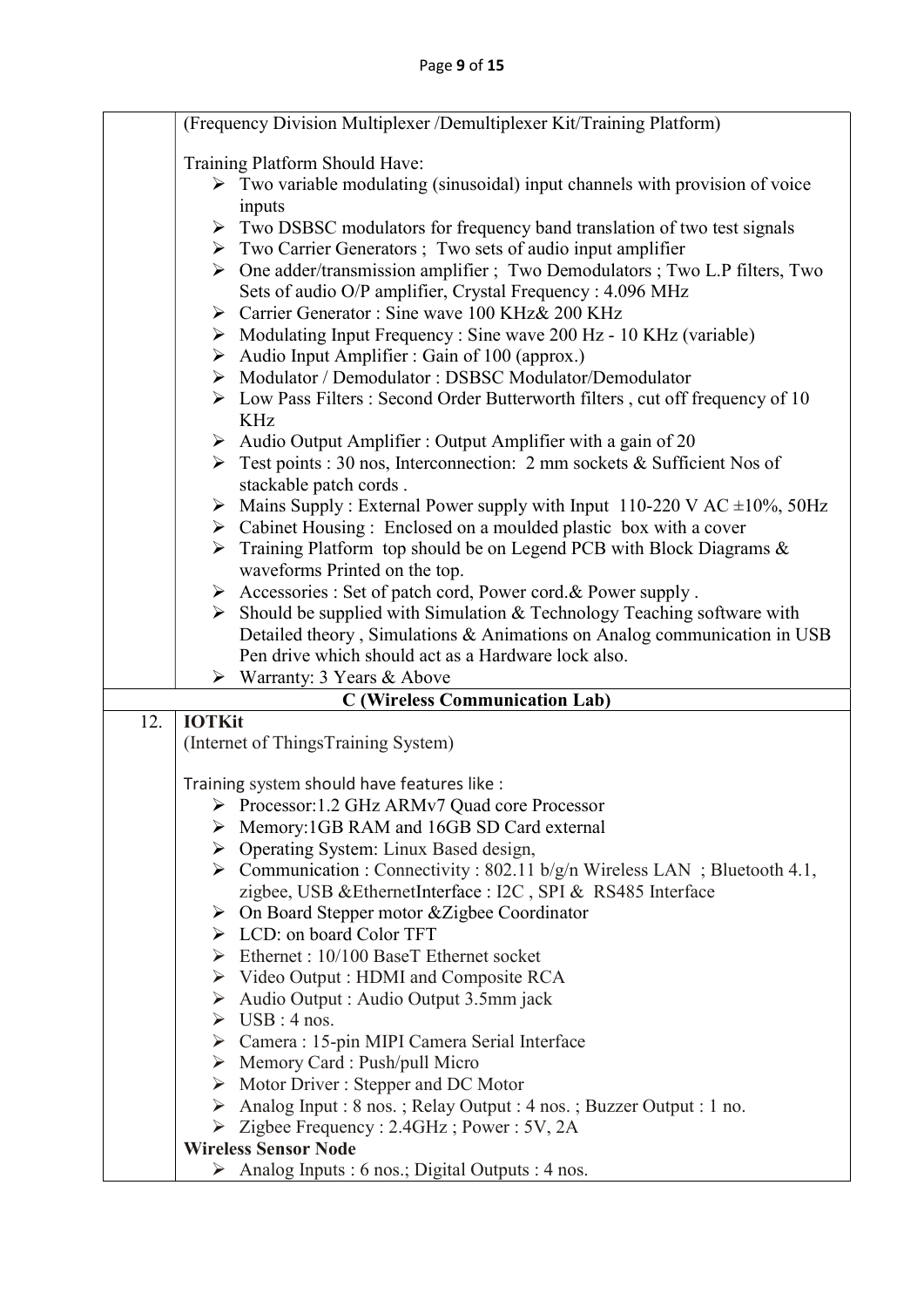|     | > I2C channel : 1 no. ;Communication : Zigbee 2.4 GHz                                                       |
|-----|-------------------------------------------------------------------------------------------------------------|
|     | > PC Interface : USB ; Charging : USB and Solar Panel                                                       |
|     | > Battery: 3.7V/4400mAH; Solar Panel: 6W,                                                                   |
|     | <b>Included Sensors:</b>                                                                                    |
|     | Femperature and Humidity : 2 nos.; Air Quality Sensor : 2 nos.; Soil Moisture :                             |
|     | $2$ nos.                                                                                                    |
|     | Ambient Light Sensor : 2 nos.; Soil/Water temperature : 2 nos.PIR Sensor : 2                                |
|     | nos.                                                                                                        |
|     | $\triangleright$ 4 Channel ADC for Voltage                                                                  |
|     | $\triangleright$ Input ; 1 Channel For Resistance                                                           |
|     | $\triangleright$ Input ; 1 Channel For 4-20mA Input                                                         |
|     | > 8 Nos. LED; Motor Driver Circuit; Serial to USB Converter                                                 |
|     | <b>Wireless Sensor Node (End/Router Device)</b>                                                             |
|     | $\geq 3$ nos                                                                                                |
|     | Analog Input 12 nos ; Digital Input 6 nos                                                                   |
|     | > I2C Communication 2 nos; Housing: IP65 Box; Solar Panel for Charging                                      |
|     | $\triangleright$ Warranty: 3 Years & Above                                                                  |
| 13. | <b>Wireless LAN Trainer Kit</b>                                                                             |
|     |                                                                                                             |
|     | $\triangleright$ Wireless LAN Trainer with 4 wireless Nodes                                                 |
|     | $\triangleright$ PC to PC comm.with IEEE 802.3; Peer to Peer, Client - Server network                       |
|     | $\triangleright$ Design of Star topology using 100Base-Tx; Design of Bus topology using                     |
|     | 10Base-2                                                                                                    |
|     | $\triangleright$ Design of Ring topology using DB9; Simulation of Distance Vectors and Link                 |
|     | State Algorithms ; Socket Programming exercise for LINUX ;                                                  |
|     | <b>Encryption/Decryption Technique</b>                                                                      |
|     | $\triangleright$ Type of Encryption & Decryption : WEP 64/128 bit ; Wireless access point                   |
|     | should be Provided;                                                                                         |
|     | $\triangleright$ Facility to send all types of files over LAN.                                              |
|     | > Detailed introduction to TCP/IP Model (4 Layer Model); Video Tutorials for                                |
|     | software operation; Creation of cables for network connections; Network                                     |
|     | design using RJ45 & DB9 connectors; Socket programming and processing;                                      |
|     | Wireless LAN with $803.11b/g$                                                                               |
|     | $\triangleright$ Various LAN Protocols; Data rate up to 100Mbps                                             |
|     | $\triangleright$ Antenna power in dB watt used for wireless : 5dBi high gain; Type : Strip line<br>Monopole |
|     | $\triangleright$ Data transmission Speed in wireless : 150 Mbps max ; Variable packet size &                |
|     | Variable packet delay; Error generation (Manual and Auto)                                                   |
|     | $\triangleright$ Color coded real time graphical representation of transmission & reception                 |
|     | $\triangleright$ Graphical Analysis of LAN performance with various parameters and protocols                |
|     | $\triangleright$ Save / Print option for graphs, User friendly software; Switch faults in both              |
|     | hardware & software; Exhaustive course material & references                                                |
|     | $\triangleright$ Hardware :                                                                                 |
|     | $\triangleright$ PC to PC using RJ-45 Connector, Star topology using RJ45 Connector,                        |
|     | $\triangleright$ Bus topology by using end terminator; Ring topology using DB9 Connector                    |
|     |                                                                                                             |
|     | $\triangleright$ Data transmission speed: 10/100 Mbps ; 4 wireless Nodes<br>$\triangleright$ Software:      |
|     | Star, Bus & Ring selection; Protocols: CSMA/CD, CSMA/CA, Stop N Wait, Go                                    |
|     | back to N, Selective repeat, Sliding Window, Token Bus, Token Ring                                          |
|     | ► Packet size: 128, 256, 512, 1024, 2048, 4096, 8192, 16384; Inter Packet delay:                            |
|     |                                                                                                             |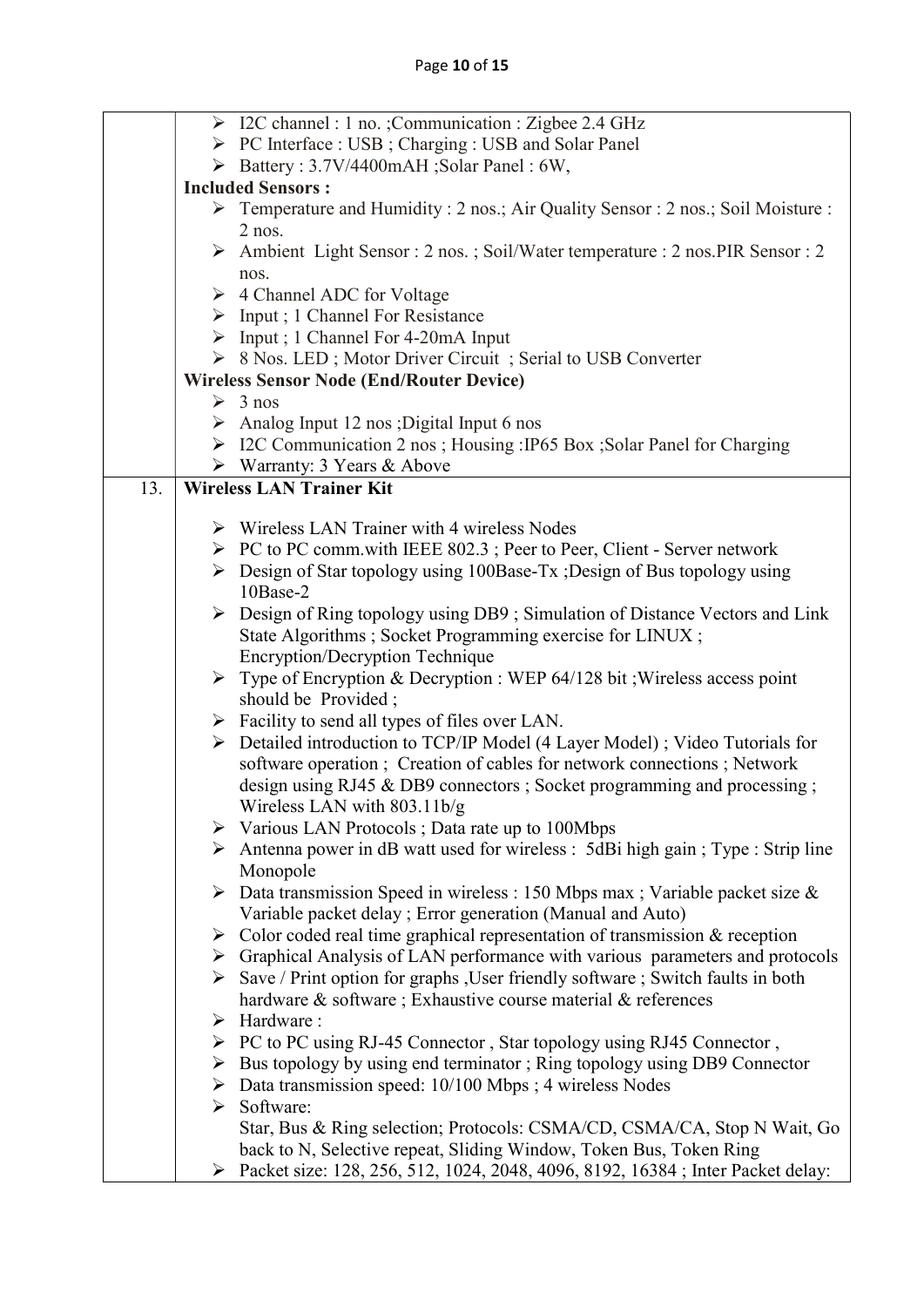|     | $1000 - 5000$ ms                                                                                                                             |
|-----|----------------------------------------------------------------------------------------------------------------------------------------------|
|     | $\triangleright$ Error generation: Acknowledgment lost, bad packet, auto error generation                                                    |
|     | $\triangleright$ Graphical Representation: Real time Graphic representation of data on s/w                                                   |
|     | screen with packet details                                                                                                                   |
|     | > Network details: Indication of computer name, IP address, MAC address, Port                                                                |
|     | number, status of network.                                                                                                                   |
|     | $\triangleright$ Network & protocol analysis: Indication of packet serial number, file name, file                                            |
|     | size, file number, receiver name, receiver IP address, total packets, packet                                                                 |
|     | length, time out, protocol, topology, receiver, MAC address, port number, file                                                               |
|     | send start time, file sent completion time, transmission time data                                                                           |
|     | rate(Mbps), percentage error. Detection of collision on live network.                                                                        |
|     | $\triangleright$ Interconnection: 2 mm sockets & Sufficient Nos of stackable patch cords                                                     |
|     | $\triangleright$ Mains Supply : Power supply with Input 110-220 V AC $\pm 10\%$ , 50Hz                                                       |
|     | $\triangleright$ Trainer should have no components on the top of the board & should be encased                                               |
|     | in a plastic moulded case with cover on the top.                                                                                             |
|     | $\triangleright$ Warranty: 3 Years & Above                                                                                                   |
| 14. | <b>Satellite Communication Trainer</b>                                                                                                       |
|     |                                                                                                                                              |
|     | $\triangleright$ Simultaneous communication of three different signals                                                                       |
|     | > Communicate Audio, Video, Digital data, PC data, Tone, Voice, function                                                                     |
|     | generator waveforms etc.                                                                                                                     |
|     | $\geq$ 2414 - 2468 MHz PLL microwave operation                                                                                               |
|     | $\triangleright$ Communication of external broad band digital signal                                                                         |
|     | $\triangleright$ Choice of different transmitting and receiving frequencies                                                                  |
|     | $\triangleright$ Remote detection of Light intensity and environment temperature<br>$\triangleright$ Detachable Dish Antenna at each station |
|     | <b>Uplink Transmitter:</b>                                                                                                                   |
|     | $\triangleright$ Transmitter with selectable frequency conversion                                                                            |
|     | $\geq$ 2450-2468 MHz up-linking selectable frequencies                                                                                       |
|     | $\triangleright$ Wide band RF amplifier. No manual matching required.                                                                        |
|     | $\triangleright$ 16 MHz Bandwidth; Frequency select switch and LED indication.                                                               |
|     | $\triangleright$ FM Modulation of Audio and Video.                                                                                           |
|     | $\triangleright$ Coverage area 35m Indoor and 80m outdoor                                                                                    |
|     | > Transmit Audio, Video, Digital data, PC data, Tone, Voice, function generator                                                              |
|     | waveforms etc. Separate section for telemetry operation.                                                                                     |
|     | $\triangleright$ Inbuilt Tone generator: Freq: 100Hz to 1KHz.; Amplitude: 0Vto1Vpp.                                                          |
|     | $\triangleright$ Separate terminals provided for different inputs.                                                                           |
|     | > Interface : USB interface for PC-PC communication                                                                                          |
|     | Power Supply: 230V AC $\pm 10\%$ , 50 Hz.                                                                                                    |
|     | <b>Satellite Link:</b>                                                                                                                       |
|     | $\triangleright$ Transponder with selectable Uplink and downlink freq.                                                                       |
|     | $\triangleright$ Light and Temperature sensors for telemetry operations.                                                                     |
|     | $\triangleright$ Delay knob provided for simulated Transition delay experiment.                                                              |
|     | $\triangleright$ Optional Solar power supply for Transponder Unit.                                                                           |
|     | $\triangleright$ Detachable Dish Antennas. Power Supply: 230V AC ±10 %, 50 Hz.                                                               |
|     | <b>Downlink Receiver:</b>                                                                                                                    |
|     | $\triangleright$ Receiver with selectable frequency conversion.                                                                              |
|     | $\triangleright$ Receives and demodulate three signals simultaneously.                                                                       |
|     | $\triangleright$ Built in speaker for audio and video output. Detachable Dish Antenna.                                                       |
|     | $\triangleright$ Interface : USB interface for PC-PC communication                                                                           |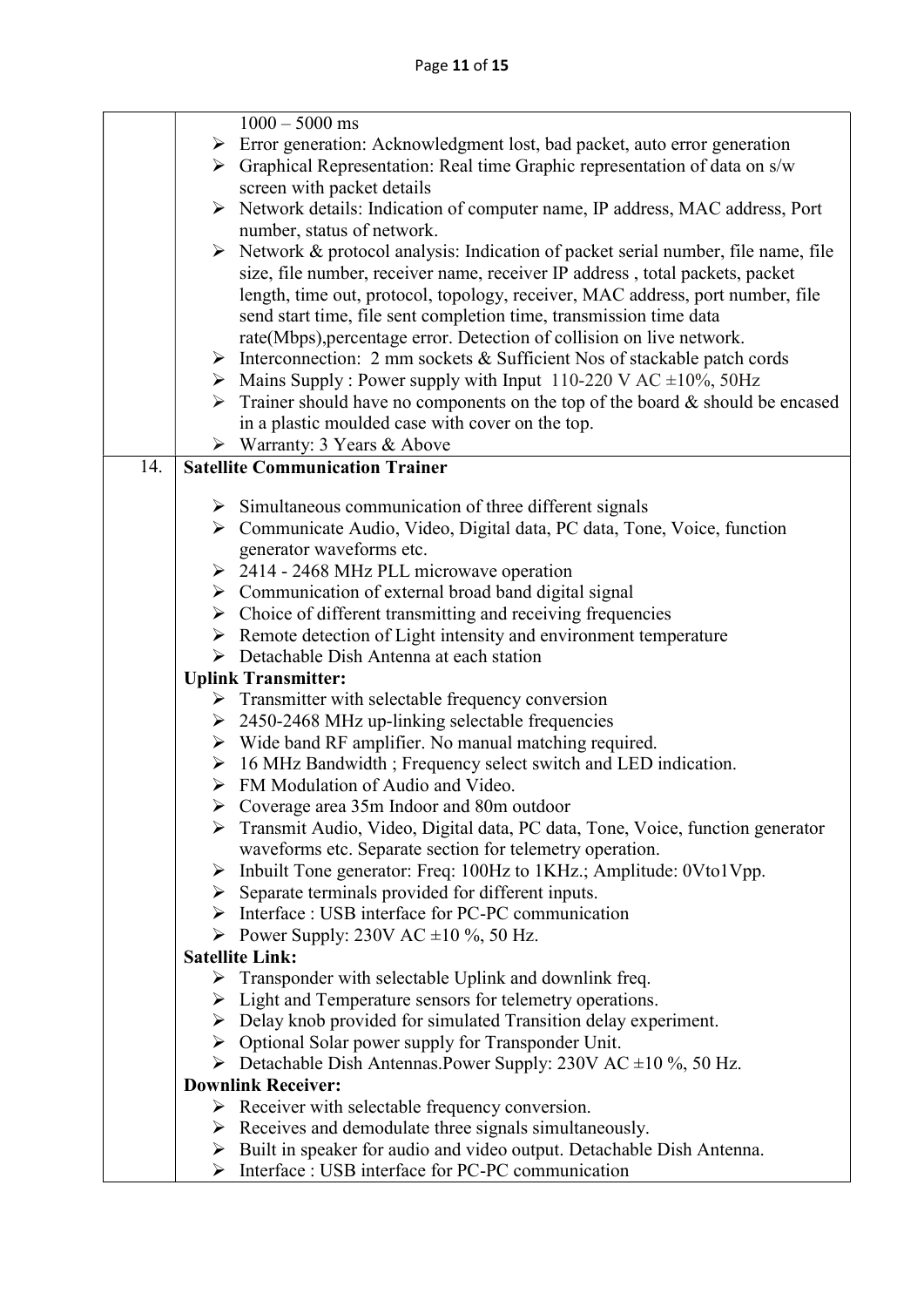|     |                                                  | Power Supply: 230V AC $\pm 10$ %, 50 Hz. Accessories: Necessary Video & data                                                                |
|-----|--------------------------------------------------|---------------------------------------------------------------------------------------------------------------------------------------------|
|     |                                                  | cables.                                                                                                                                     |
|     |                                                  | $\triangleright$ Warranty: 3 Years & Above                                                                                                  |
| 15. | <b>CDMA-DSSS Modulator &amp; Demodulator Kit</b> |                                                                                                                                             |
|     |                                                  |                                                                                                                                             |
|     |                                                  | Training System should have:                                                                                                                |
|     |                                                  | > Complete CDMA-Direct Sequence Spread-Spectrum (DSSS) system<br>$\triangleright$ Customized real-time software                             |
|     |                                                  |                                                                                                                                             |
|     |                                                  | > Analysis in Digital time, Analog time, and Frequency domain                                                                               |
|     |                                                  | > Separate CDMA-DSSS Modulator and Demodulator                                                                                              |
|     |                                                  | $\triangleright$ More than 25 nos. of test point                                                                                            |
|     |                                                  | $\triangleright$ On-board BNC connector for Analog I-Q signal analysis                                                                      |
|     |                                                  | $\triangleright$ Software based variable Chip rate up to maximum 10Mchip/s                                                                  |
|     |                                                  | > User selectable different types of Gold code, MLS & Barker code                                                                           |
|     |                                                  | $\triangleright$ Spreading codes :                                                                                                          |
|     |                                                  | $\triangleright$ Gold sequences (up to $2^{23}$ -1 chips)                                                                                   |
|     |                                                  | A Maximal length sequences (maximum length to $2^{23}$ -1 chip)                                                                             |
|     |                                                  | $\triangleright$ Barker codes (length 11, 13)                                                                                               |
|     |                                                  | $\triangleright$ Facility for User to design his own Gold / MLS code                                                                        |
|     |                                                  | > Time and Frequency domain analysis and measurement of baseband BPSK,                                                                      |
|     |                                                  | QPSK and OQPSK Modulation with output spectral shaping I-Q filter.                                                                          |
|     |                                                  | $\triangleright$ Built-in I & Q channel root-raised Cosine filter for spectral shaping.<br>$\triangleright$ Built-in Digital Data Generator |
|     |                                                  | $\triangleright$ Built-in additive White Gaussian noise (AWGN) Generator for analysis of noise                                              |
|     |                                                  | gain effect on the Signal                                                                                                                   |
|     |                                                  | $\triangleright$ Built-in Frequency offset (Doppler) Generator for analysis of frequency offset                                             |
|     |                                                  | effect on the Signal                                                                                                                        |
|     |                                                  | $\triangleright$ Measurement of BER with internal data which is being transmitted                                                           |
|     |                                                  | $\triangleright$ Measurement of BER with different SNR                                                                                      |
|     |                                                  | $\triangleright$ Internal generation of pseudo-random bit stream and un modulated carrier for                                               |
|     |                                                  | test purposes                                                                                                                               |
|     |                                                  | $\triangleright$ I & Q Channel DAC-10 bit @ Sampling rate 125 MSPS max.                                                                     |
|     |                                                  | $\triangleright$ Anti-aliasing low pass filter with 3dB bandwidth of I & Q channel                                                          |
|     |                                                  | $\triangleright$ filter: Sallen Key 6-pole Butterworth with cut-off frequency 13MHz                                                         |
|     |                                                  | Power Supply: 110-220 V AC $\pm 10\%$ , 50Hz                                                                                                |
|     |                                                  | > Accessories: 40-pin FRC cable ; Power Supply & Patch cord.                                                                                |
|     |                                                  | > Host to Device USB cable; BNC to BNC & Power cords.                                                                                       |
|     |                                                  | $\triangleright$ Cabinet Housing : Enclosed on a moulded plastic box with a cover                                                           |
|     |                                                  | $\triangleright$ No components on the top of the Modules only block diagram to be provided.                                                 |
|     |                                                  | Warranty: 3 Years & Above                                                                                                                   |
|     |                                                  | <b>D</b> (Optical Communication Lab)                                                                                                        |
| 16. |                                                  | <b>WDM Trainer Kit</b>                                                                                                                      |
|     |                                                  | (Training Platform for Wavelength Division Multiplexing System)                                                                             |
|     |                                                  | Training Platform should have:                                                                                                              |
|     |                                                  | $\triangleright$ 15 Bit Data Generators                                                                                                     |
|     |                                                  | $\geq 1310$ nm & 1550nm Laser sources with external signal modulation facility                                                              |
|     |                                                  | > Functional Block Indicated on-board mimic; RS232 PC Interface                                                                             |
|     |                                                  | $\triangleright$ Data Generators : 2 nos. (15 Bit Data); Comparators : 2 nos. (5V TTL Output)                                               |
|     |                                                  | $\triangleright$ Light Sources : 2 nos, Laser                                                                                               |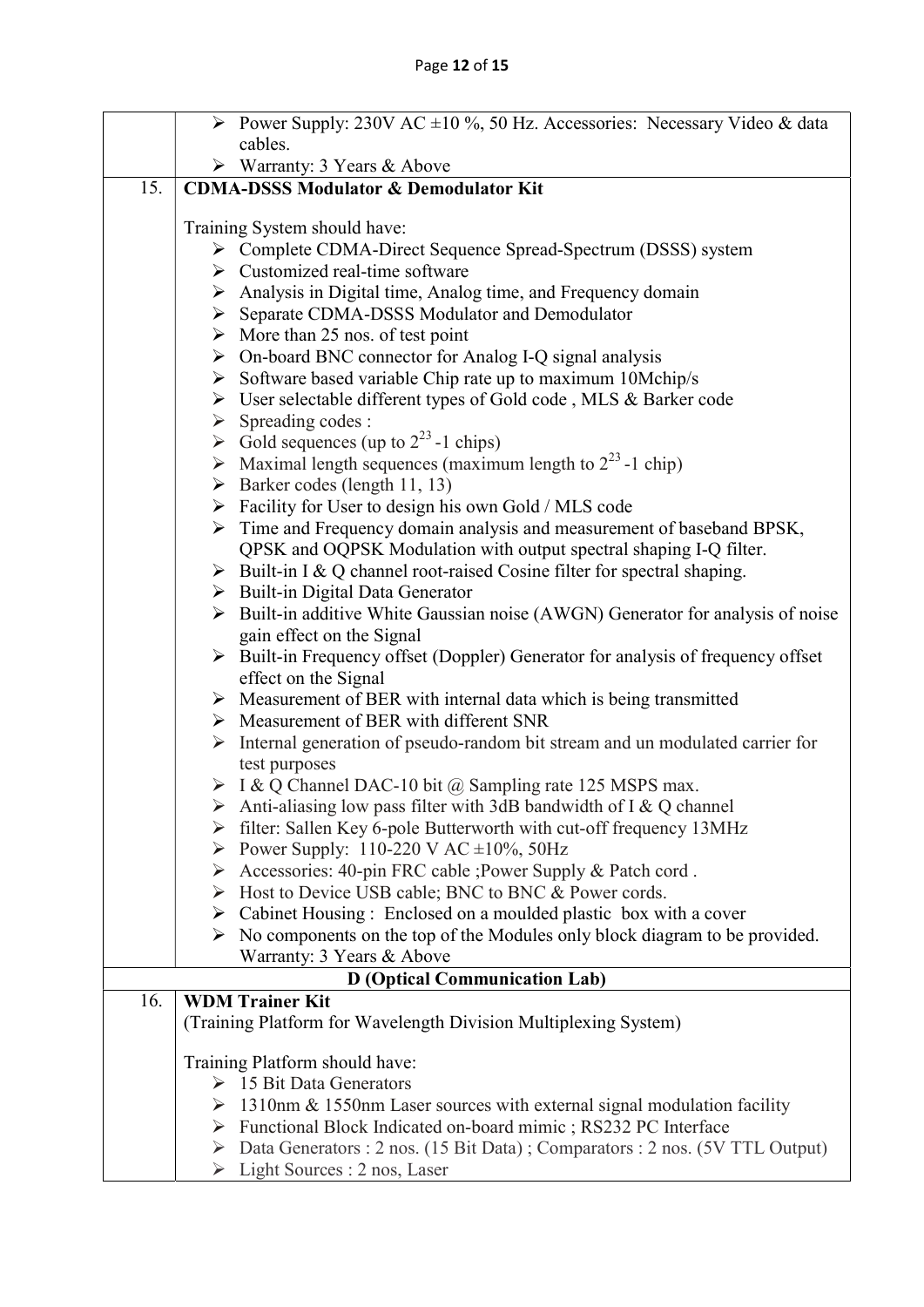|     |                       | $\triangleright$ Diode, Power Output -3dB                                                      |  |
|-----|-----------------------|------------------------------------------------------------------------------------------------|--|
|     |                       | > Optical Detectors : 2 nos, Photo Diode, Measuring Range +3dB -50dB                           |  |
|     |                       | $\triangleright$ WDM Coupler : 2X1, Coupling Ratio 50:50,                                      |  |
|     |                       | $\triangleright$ Operating Wavelengths (all) : 1310nm & 1550nm                                 |  |
|     |                       | $\triangleright$ Connector types (all) : FC                                                    |  |
|     |                       | PC-PC Communication : Using 2 Channels (RS-232 Port)                                           |  |
|     |                       | Accessories: Mains cord, Patch cords & RS 232 interface cable                                  |  |
|     |                       | $\triangleright$ Mains Supply : 230 V ±10%, 50 Hz                                              |  |
|     |                       | $\triangleright$ Trainer should be housed in a Molded Plastic box.                             |  |
|     |                       | $\triangleright$ Warranty: 3 Years & Above                                                     |  |
| 17. |                       | <b>Optical Fiber Mode Characteristics Kit</b>                                                  |  |
|     |                       |                                                                                                |  |
|     | The setup should have |                                                                                                |  |
|     |                       | $\triangleright$ Set up for Numerical Aperture measurement and V number verification for       |  |
|     |                       | Single Mode & Multi Mode fiber cables                                                          |  |
|     |                       | $\triangleright$ Complete set up for observation of intensity patterns of modes in Single Mode |  |
|     |                       | and Multi-Mode fiber cables                                                                    |  |
|     |                       | $\triangleright$ He-Ne LASER Source (650nm; 2mW) with mounting stand and fiber coupler         |  |
|     |                       | > Single Mode & Multi Mode fibers with SMA connectors at each end                              |  |
|     |                       | $\triangleright$ Numerical Aperture measurement/ Mode observation screen with holding          |  |
|     |                       | assembly                                                                                       |  |
|     |                       | $\triangleright$ Optics bench with fiber coupling assembly and customized mechanical fixtures  |  |
|     |                       | $\triangleright$ The set up should have :                                                      |  |
|     |                       | > Optical Source Source Type : He-Ne LASER source. Wavelength : 650 nm<br>Output Power: 2mW    |  |
|     |                       | $\triangleright$ LASER to fiber coupler : Coupling efficiency : >70% for SM fiber > 90% for    |  |
|     |                       | MM fiber                                                                                       |  |
|     |                       | > Single Mode fiber cable Connector type : Standard SMA Cable type :                           |  |
|     |                       | Step indexed, Glass cable Core diameter : 9 microns Refractive indices : Core:                 |  |
|     |                       | 1.52; Cladding: 1.48 Numerical Aperture: 0.13 Central wavelength: 1300 nm                      |  |
|     |                       | to 1600 nm                                                                                     |  |
|     |                       | > Multi-Mode POF cable Connector type : Standard SMA Cable type : Step                         |  |
|     |                       | indexed, Polymer fiber cable (POF) Core diameter : 1000 microns Refractive                     |  |
|     |                       | indices : Core: 1.49; Cladding: 1.42, Numerical Aperture: 0.5, Central                         |  |
|     |                       | wavelength : 650 nm to 1300 nm                                                                 |  |
|     |                       | $\triangleright$ Fiber length : 1.0 m                                                          |  |
|     |                       | Power Supply : $110-220V$ , $\pm 10\%$ , 50 Hz; Power consumption : 10 VA                      |  |
|     |                       | (approximately)                                                                                |  |
|     |                       | > List of Accessories/Contents : He-Ne LASER source with mounting stand,                       |  |
|     |                       | Mains cord & Optics bench : 1no Optics bench stands with bolts : 2nos                          |  |
|     |                       | Numerical Aperture measurement / Mode observation screen : 1no NA                              |  |
|     |                       | measurement / Mode observation screen holder with base and screws : 1 no Fiber                 |  |
|     |                       | coupling assembly with base and screws : 1 no Single Mode fiber optic cable,                   |  |
|     |                       | length 1 meter : 1 no Multi Mode fiber optic cable, length 1 meter. : 1 no                     |  |
|     |                       | Measuring scale (6 inches) : 1 no Plastic box for cables : 1 no                                |  |
|     | ➤                     | Warranty: 3 Years & Above                                                                      |  |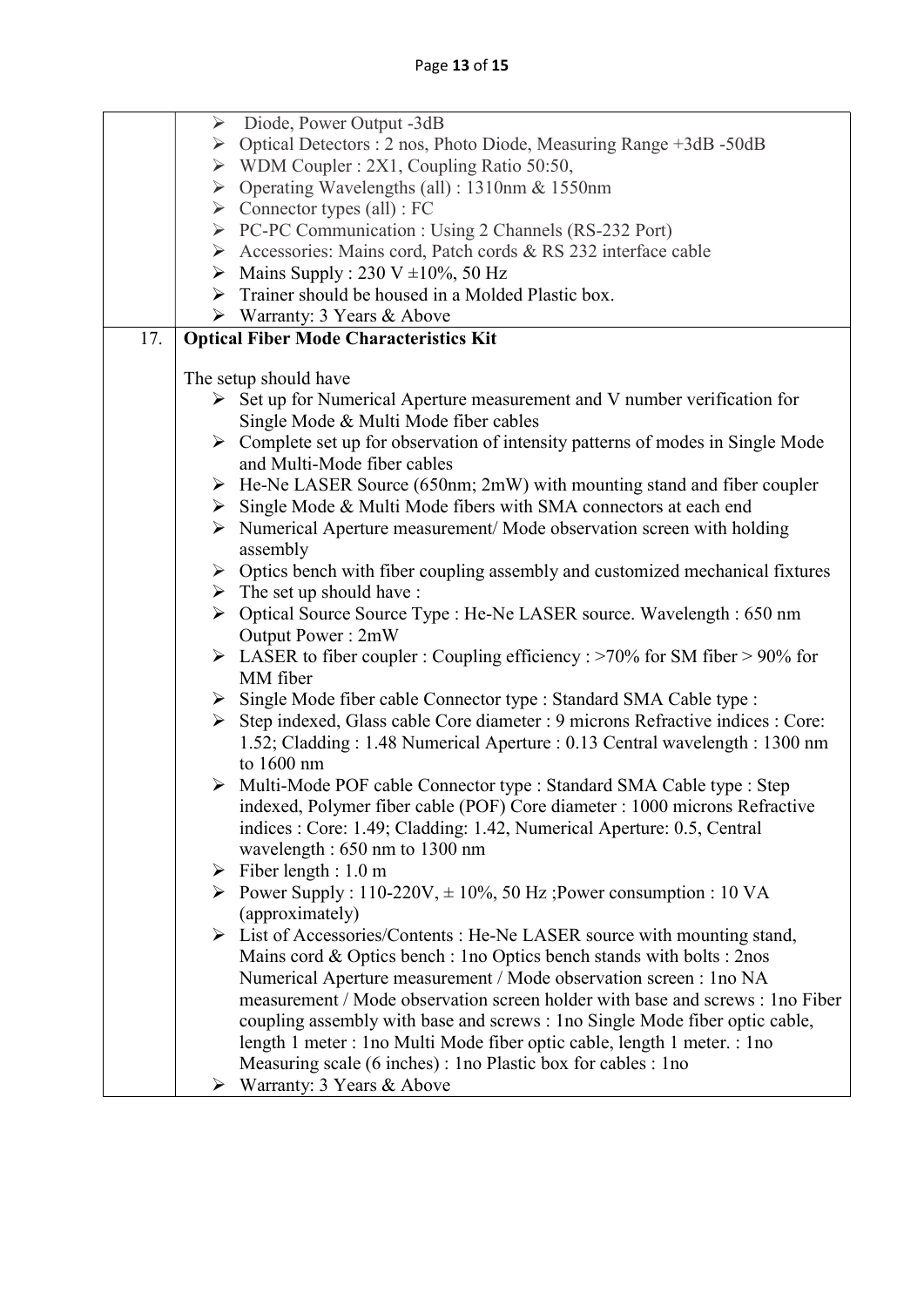#### Terms and Conditions: -

- 1. One unit of each of the above kits specified is to be purchased and the unit price must be quoted inclusive of all taxes and levies in INR.
- 2. Payment will be released on successful installation and commissioning of purchase items as per Punjabi University, Patiala rules.
- 3. Order can be placed to different vendors and only one vendor will be selected.
- 4. All items to be supplied must be branded and shall be amply supported onsite warranty directly by OEM.
- 5. The material is to be made available/ installed within two weeks from date of placing confirmed Purchase Order along with all the bills.
- 6. If there is holiday on the receipt/opening day of the tender, the tender may be received/ opened on the next working day at the same time and at the same place.
- 7. The Purchase Committee reserves the right to reject the tender without assigning any reason before/after opening of the tenders and the tenderers shall have no right or any claim what so ever for the same on this account.
- 8. University reserves the right to increase/ decrease the quantity of items. The order for quantity of different items can be increased or decreased.The supply order will be placed to the firm/Supplier which would submit quotation strictly as per the given detailed technical specifications.The Suppliers/ Tenderers shall have no right or any claim what so ever for the same on this account. The payment for passive components will be made on the basis of actual consumption.
- 9. The rate quoted by the Supplier/Tenderer shall be inclusive of all the taxes i.e. GST or any other taxes levied by Central Govt. or State Government Authority or Local Bodies including their variations as notified by the Concerned Authority from time to time and of all the new taxes and levies that may be imposed. Firm will supply the material on quoted Rates which include F.O.R., Loading, Unloading, stacking and inclusive of all taxes. Nothing Extra shall be paid.
- 10. The Supplier/ Tenderer/Manufacturer shall comply with the proper by- Laws and legal order of the local body or authority under the jurisdiction of which the supply is executed and pay all fees and charges for which he may be liable. Nothing extra shall be payable by the University on this account.